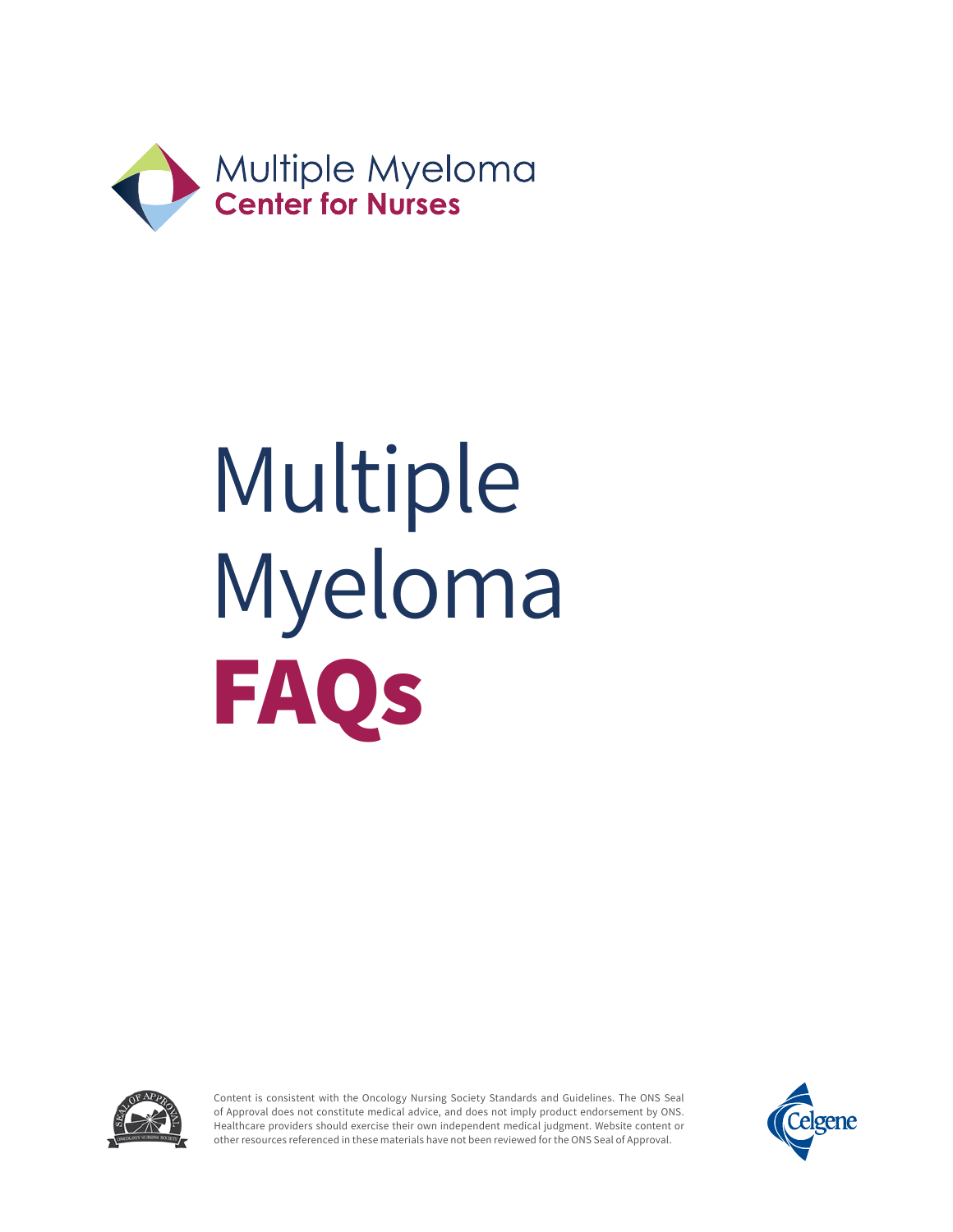### $\overline{\mathcal{L}}$ Introduction

The **Multiple Myeloma Center for Nurses FAQs** provide answers to some of the most common questions about caring for people with multiple myeloma, from disease information to survivorship.

FAQs are organized by the following topics:

**Section I: Overview of Multiple Myeloma Section II: Diagnosis Section III: Treatment Considerations/Response Criteria Section IV: Supportive Care Section V: Lifestyle Issues** 

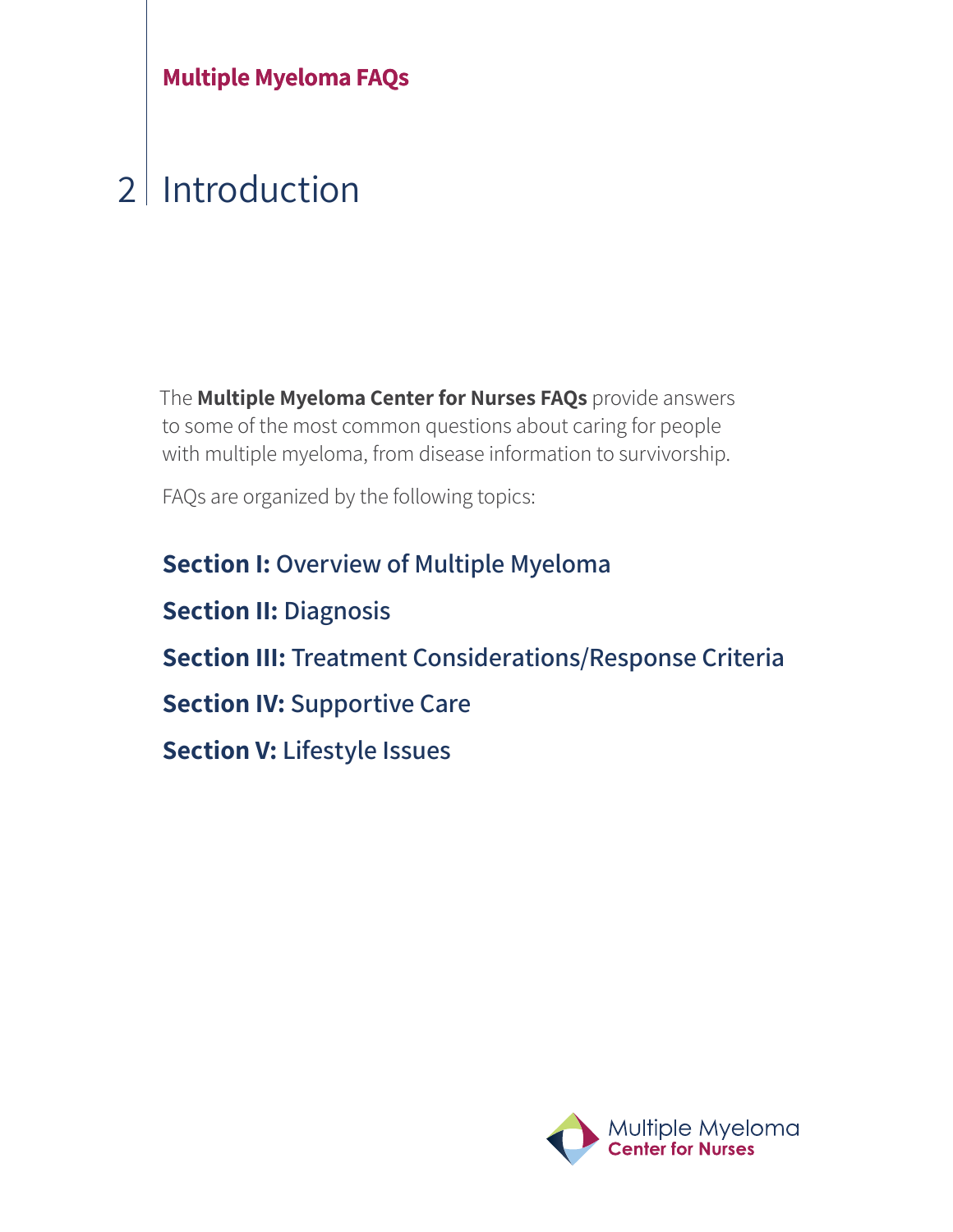### 3 **Section I:** Overview of Multiple Myeloma

#### **What is the pathogenesis of multiple myeloma?**

Multiple myeloma is a systemic malignancy of plasma cells that typically involves multiple sites within the bone marrow and secretes all or part of a monoclonal antibody.<sup>1</sup> The malignant plasma cells, or myeloma cells, accumulate in the bone marrow.<sup>2</sup> Abnormal accumulation of these monoclonal plasma cells in the bone marrow causes the primary characteristics of multiple myeloma<sup>2</sup>:

- 1. Interference with primary bone marrow function leading to anemia and/or low white blood cell or platelet counts
- 2. Bone destruction surrounding the bone marrow cavity
- 3. Production of monoclonal proteins that are released into the blood and/or urine
- 4. Reduced immune function indicated by decreased levels of normal immunoglobulins and increased susceptibility to infection

### **What are presenting clinical signs and symptoms and laboratory values seen in a patient with multiple myeloma?**

The Revised International Myeloma Working Group (IMWG) defines myeloma as: clonal bone marrow plasma cells ≥10% or biopsy-proven bony or extramedullary plasmacytoma<sup>a</sup> and any 1 or more of the following myeloma-defining events (also known as CRAB features)<sup>3</sup>:

- Hypercalcemia: serum calcium >0.25 mmol/L (>1 mg/dL) higher than the upper limit of normal or >2.75 mmol/L (>11 mg/dL)
- Renal insufficiency: creatinine clearance <40 mL/min<sup>b</sup> or serum creatinine >177 µmol/L (>2 mg/dL)
- Anemia: hemoglobin value of >2 g/dL below the lower limit of normal or a hemoglobin value <10 g/dL
- Bone lesions: ≥1 osteolytic lesion on skeletal radiography, computed tomography (CT), or positron emission tomography (PET)-CT.<sup>c</sup>

Or one or more of the following biomarkers of malignancy:

- 60% plasmacytosis BM plasma cell infiltration ≥60%
- Light chains l/u >100 involved and uninvolved serum FLC (not urine FLC) ratio ≥100 (with involved FLC >10 mg/dL)
- MRI ≥1 focal lesion >5mm.



<sup>&</sup>lt;sup>a</sup> Clonality should be established by showing  $κ/λ$  light chain restriction on flow cytometry, immunohistochemistry, or immunofluorescence. Bone marrow plasma cell percentage should be estimated preferably from a core biopsy specimen; in case of a disparity between the aspirate and core biopsy, the highest value should be used.<sup>3</sup>

**b** Measured or estimated by validated equations.<sup>3</sup>

<sup>c</sup> If bone marrow has <10% clonal plasma cells, >1 bone lesion is required to distinguish from solitary plasmacytoma with minimal marrow involvement.<sup>3</sup>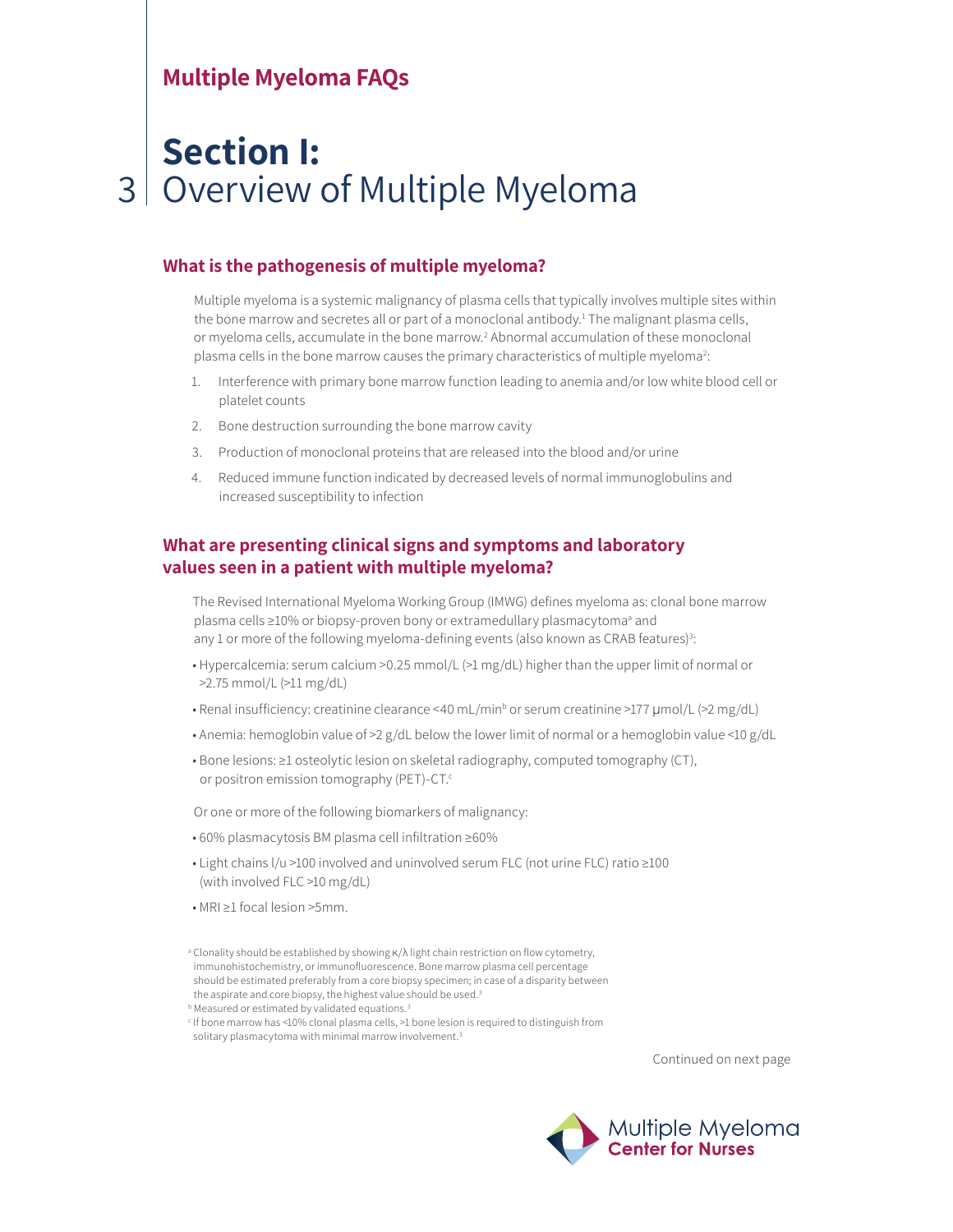Overview of Multiple Myeloma

Anemia is the most common hematologic complication present in patients with MM. Approximately 35% of patients have a hemoglobin <9 g/dL and ~10% of patients have a hemoglobin <8  $g/dL$ .<sup>4</sup>

Approximately 70% of patients with MM have lytic bone lesions with or without osteoporosis, while an additional 20% have severe osteopenia with no lytic lesions.<sup>4</sup>

A 2003 study showed that bone pain is present at diagnosis in 58% of patients: mild in 29%, moderate in 20%, and severe (Grade 3 or 4) in 9%.5

Hypercalcemia is observed in 15%-20% of patients with MM at the time of diagnosis.<sup>4</sup>

Infectious complications remain a major cause of morbidity and mortality in patients with MM.<sup>4</sup>

Bacterial infection is the presenting feature in 15% of patients with MM.<sup>4</sup>

Between 20% and 25% of patients with MM have a serum creatinine equal to or higher than 2 mg/dL at the time of diagnosis.<sup>4</sup>

An estimated 19% of patients with MM present with severe fatigue.<sup>6</sup>

#### **What are the risk factors associated with multiple myeloma?**

The most significant risk factor for multiple myeloma is age: 96% of cases are diagnosed in people older than 45 years, and more than 63% are diagnosed in people older than 65 years. Thus, it is thought that susceptibility to myeloma may increase with the aging process.7 The median patient age at diagnosis is 69 years according to SEER data from 2016.<sup>8</sup> One study that analyzed median age at diagnosis showed that the median age for African Americans and Hispanics was 74, and the median age for white and Asian patients was 76.<sup>9</sup> Men, and patients with African heritage, are at greater risk than women and whites.<sup>8</sup> Other risk factors include exposure to radiation and environmental toxins, such as pesticides, herbicides, and petroleum products.7 Multiple myeloma may develop in individuals without these risk factors.<sup>7</sup>

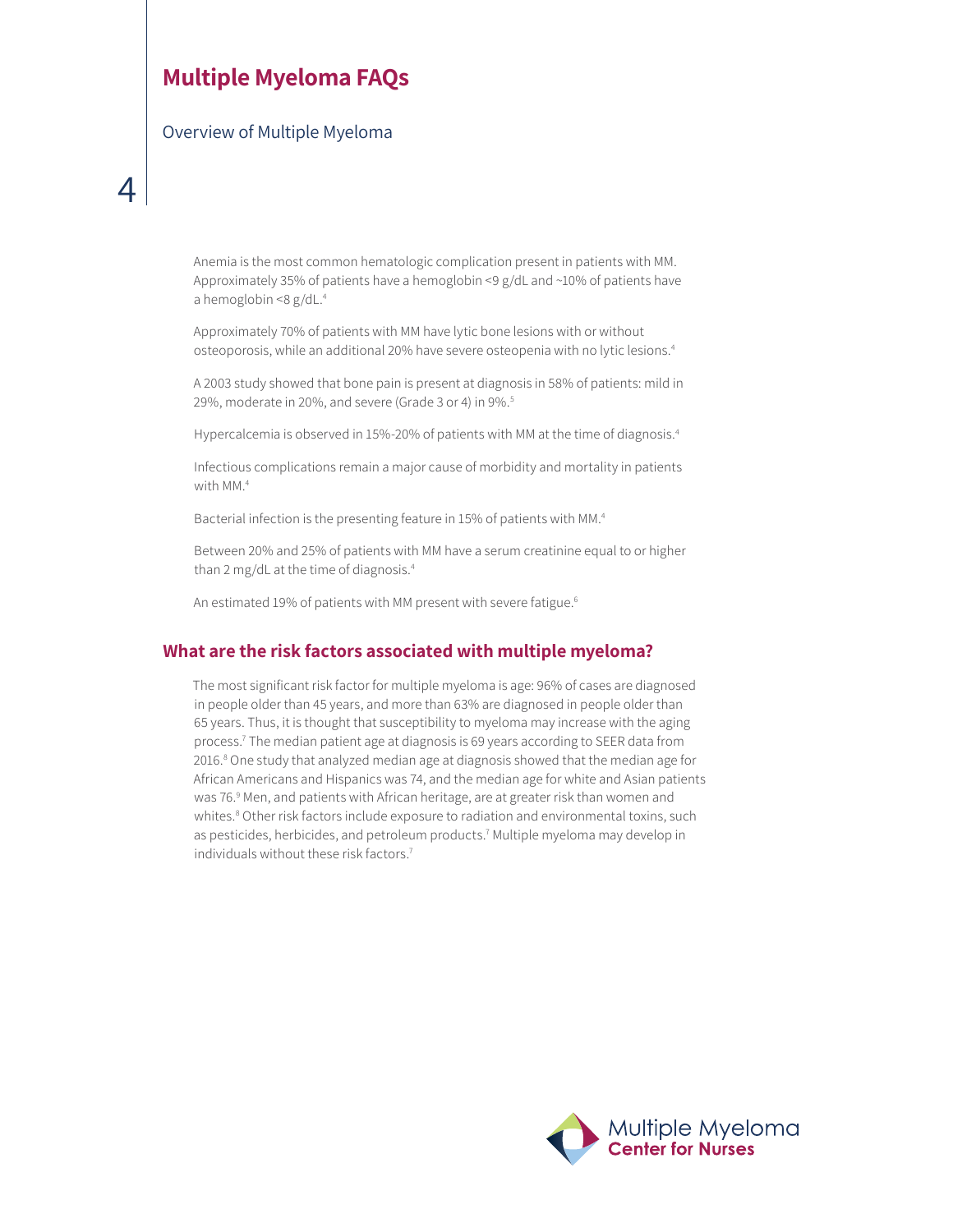Overview of Multiple Myeloma

### **What is the difference between MGUS, smoldering, and active myeloma?**

Monoclonal gammopathy of undetermined significance (MGUS) is a condition that may precede multiple myeloma.10 Patients with MGUS have monoclonal protein present without evidence of end organ damage (CRAB criteria [**C**alcium elevation, **R**enal dysfunction, **A**nemia, **B**one disease]).3 Symptoms also include serum monoclonal protein <30 g/L and clonal marrow plasma cells <10%.<sup>3</sup> The rate of progression from MGUS to multiple myeloma is 0.5% to 1% per year.<sup>3,10</sup>

Smoldering multiple myeloma (SMM) is the stage of the disease with no symptoms and no related organ or tissue impairment with both of the following criteria present<sup>3</sup>:

- Higher level of serum monoclonal protein than MGUS (≥30 g/L) or urinary monoclonal protein ≥500 mg per 24 hours, and/or bone marrow monoclonal plasma cells 10% to 60%
- Absence of myeloma-defining events or amyloidosis

However, this high-risk cohort does not represent the majority of patients with SMM.<sup>3</sup>

Patients with higher risk features in SMM have a 40% risk of progression to active myeloma.<sup>3</sup> Transition from MGUS to multiple myeloma is characterized by increases in the number of multiple myeloma cells, angiogenesis, and osteolytic lesions.<sup>10</sup>

Active multiple myeloma is defined by the presence of clonal bone marrow cells ≥10% or biopsy-proven bony or extramedullary plasmacytoma along with the presence of CRAB features or biomarkers of malignancy.3

In 2014, the International Myeloma Working Group made the following updates to the diagnostic criteria of multiple myeloma<sup>3</sup>:

- Added biomarkers of malignancy to the disease definition in addition to the existing criteria of end organ damage (CRAB features)
- Updated laboratory and radiographic results for the criteria of CRAB features
- Revised histological and monoclonal protein requirements for diagnosis

No single pathological or molecular feature can be used to differentiate patients with SMM with only clonal premalignant plasma cells versus patients with clonal malignant cells.<sup>3</sup> There is a need for a group of biomarkers that could identify patients with SMM who are at risk of developing CRAB features of symptomatic MM.3

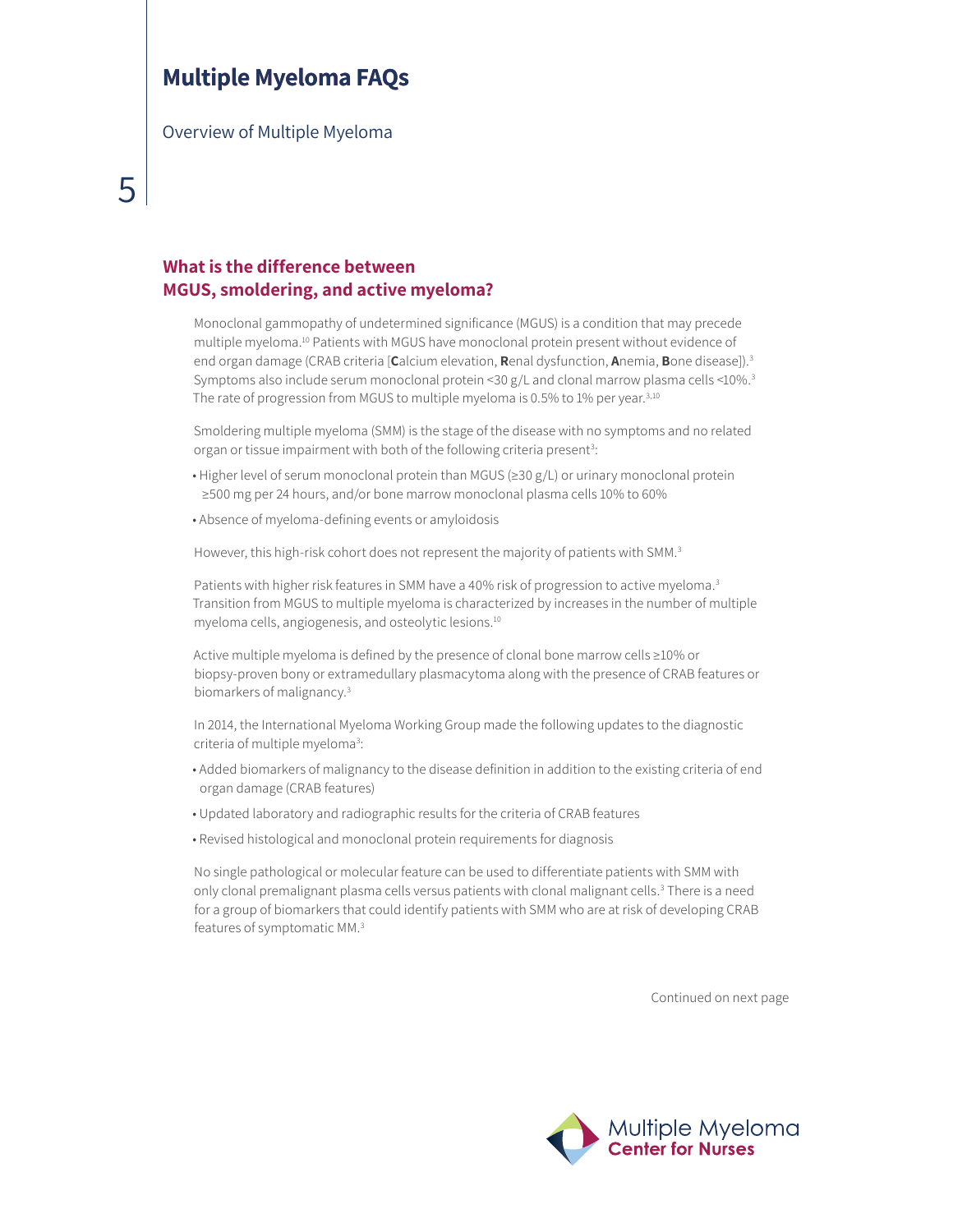Overview of Multiple Myeloma

| <b>NAME</b>                                                               | <b>DEFINITION</b> <sup>2,3</sup>                                                                                                                                                                                                                                                                                                                                                                                                                                                                                                                                                                                                                                                                                                                                                  |
|---------------------------------------------------------------------------|-----------------------------------------------------------------------------------------------------------------------------------------------------------------------------------------------------------------------------------------------------------------------------------------------------------------------------------------------------------------------------------------------------------------------------------------------------------------------------------------------------------------------------------------------------------------------------------------------------------------------------------------------------------------------------------------------------------------------------------------------------------------------------------|
| Monoclonal Gammopathy of Undetermined<br>Significance (MGUS) <sup>2</sup> | · Serum monoclonal protein present <30 g/L<br>• Absence of end organ damage (CRAB features)*<br>• Clonal bone marrow plasma cells <10%                                                                                                                                                                                                                                                                                                                                                                                                                                                                                                                                                                                                                                            |
| Smoldering Multiple Myeloma (SMM) <sup>3</sup>                            | • Serum monoclonal protein ≥3 g/dL<br>0r<br>• Bence-Jones protein ≥500 mg/24 h<br>And/Or<br>• Clonal bone marrow plasma cells 10%-59%<br>And<br>• Absence of myeloma-defining events or amyloidosis <sup>3</sup><br>- If skeletal survey negative, assess for bone disease with whole-body<br>MRI, FDG PET/CT, or low-dose CT scan                                                                                                                                                                                                                                                                                                                                                                                                                                                |
| Multiple Myeloma <sup>3</sup>                                             | Clonal bone marrow plasma cells ≥10% or biopsy-proven bony or<br>extramedullary plasmacytoma<br>And<br>Any one or more of the following myeloma-defining events:<br>• Calcium > 0.25 mmol/L (>1 mg/dL) higher than the upper limit of normal or<br>$>2.75$ mmol/L ( $>11$ mg/dL)<br>• Renal insufficiency (creatinine > 2 mg/dL) (>177 umol/L) or<br>creatinine clearance <40 mL/min<br>• Anemia (hemoglobin <10 g/dL or hemoglobin >2 g/dL below the<br>lower limit of normal)<br>. One or more osteolytic bone lesions on skeletal radiography, CT,<br>or FDG PET/CT<br>• Clonal bone marrow plasma cells ≥60%<br>• Involved: uninvolved serum FLC ratio ≥100 and involved FLC<br>concentration 10 mg/dL or higher<br>$\cdot$ >1 focal lesion on MRI studies >5 mm <sup>3</sup> |

**\*Organ damage classified as CRAB** or any other significant clinical problem linked to myeloma progression such as recurrent infections or neuropathy unrelated to treatment

- **C** Calcium elevation >0.25 mmol/L (>1 mg/dL) higher than the upper limit of normal or >2.75 mmol/L (>11 mg/dL)
- **R** Renal insufficiency (creatinine >2 mg/dL) (>177 μmol/L) or creatinine clearance <40 mL/min
- **A** Anemia (hemoglobin <10 g/dL or hemoglobin >2 g/dL below the lower limit of normal)
- **B** Bone disease (one or more osteolytic bone lesions on skeletal radiography, CT, or FDG PET/CT)

**One or more CRAB features** or other significant problem required for diagnosis of Symptomatic Myeloma

#### **SLiM biomarkers of malignancy**

- **S** Clonal bone marrow plasma cells ≥60%
- **Li** Abnormal serum FLC ratio ≥100 (involved kappa) or ≤0.01 (involved lambda)
- **M** >1 focal lesion on MRI studies ≥5 mm<sup>1</sup>

Concise review of the disease and treatment options: mutiple myeloma cancer of the bone marrow. 2018 ed. International Myeloma Foundation. Accessed May 29, 2019.<sup>2</sup> Rajkumar SV, et al. Lancet Oncol. 2014;15(12):e538-e548.

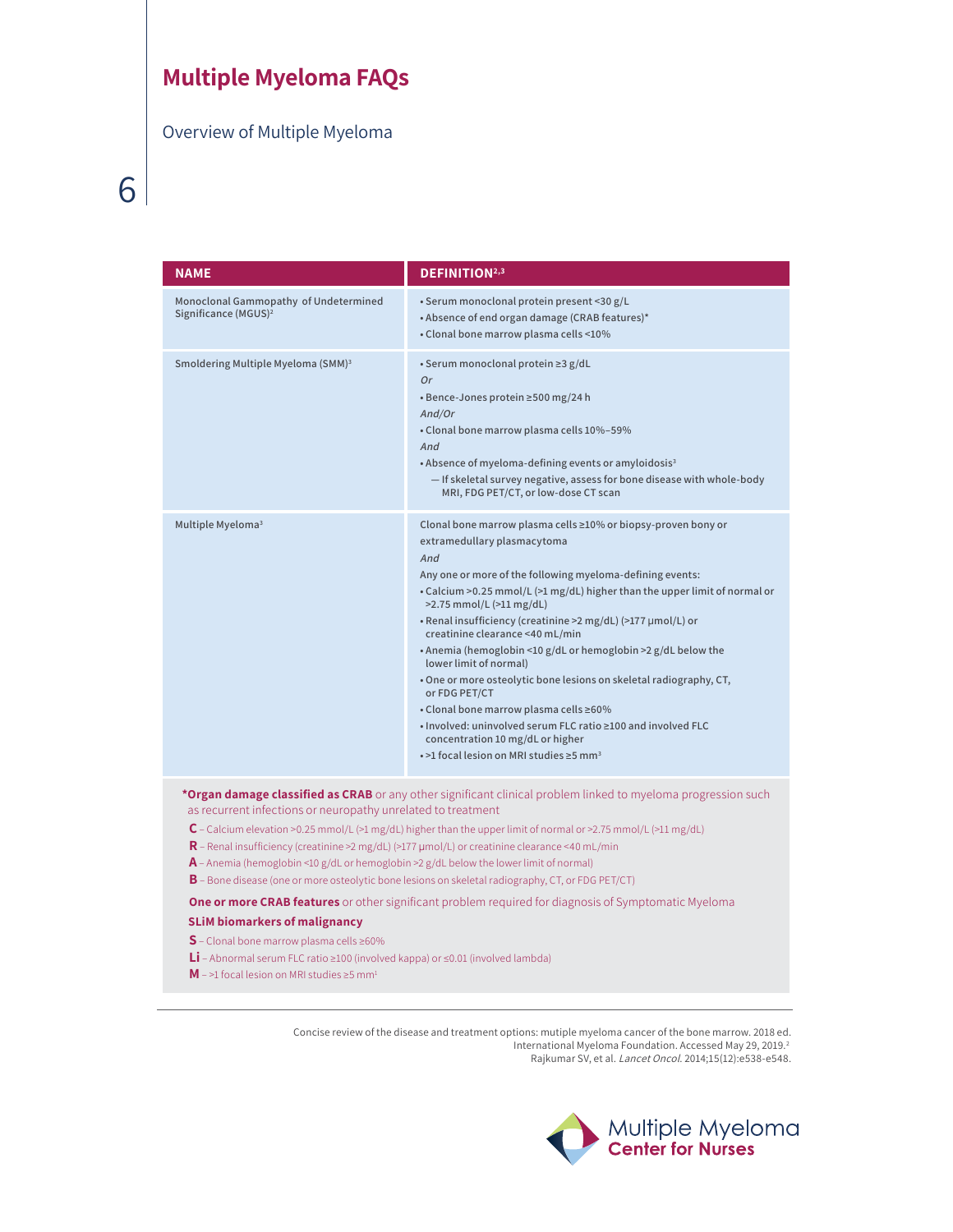Overview of Multiple Myeloma

### **What is a free light chain? What is its significance in monitoring patients with multiple myeloma?**

Normal plasma cells produce immunoglobulins or antibodies which are made up of light chains and heavy chains.<sup>12</sup> In myeloma, malignant plasma cells overproduce a specific antibody/ immunoglobulin (monoclonal protein also known as M-protein).<sup>12</sup> Plasma cells tend to produce light chains in greater numbers than heavy chains, which results in free light chains (FLCs) circulating in the bloodstream.<sup>12</sup> The quantity of FLC production is a marker of the activity of myeloma or the growth of plasma cells.<sup>12</sup>

Urine-based and plasma-based tests that detect and evaluate monoclonal protein levels, including the serum FLC assay, are part of a panel of tests recommended by the NCCN Clinical Practice Guidelines in Oncology (NCCN Guidelines®) for a patient's initial diagnostic workup and for monitoring response to treatment.11 Monitoring the individual's FLC levels and the kappa/lambda ratio during treatment is useful to see if treatment is working.<sup>12</sup> Monitoring FLC can be beneficial. During a relapse, small amounts of myeloma cells produce measurable amounts of light chains, in most cases. These light chains may increase before the heavy chains and intact immunoglobulins can be detected by SPEP or immunofixation tests.<sup>12</sup>

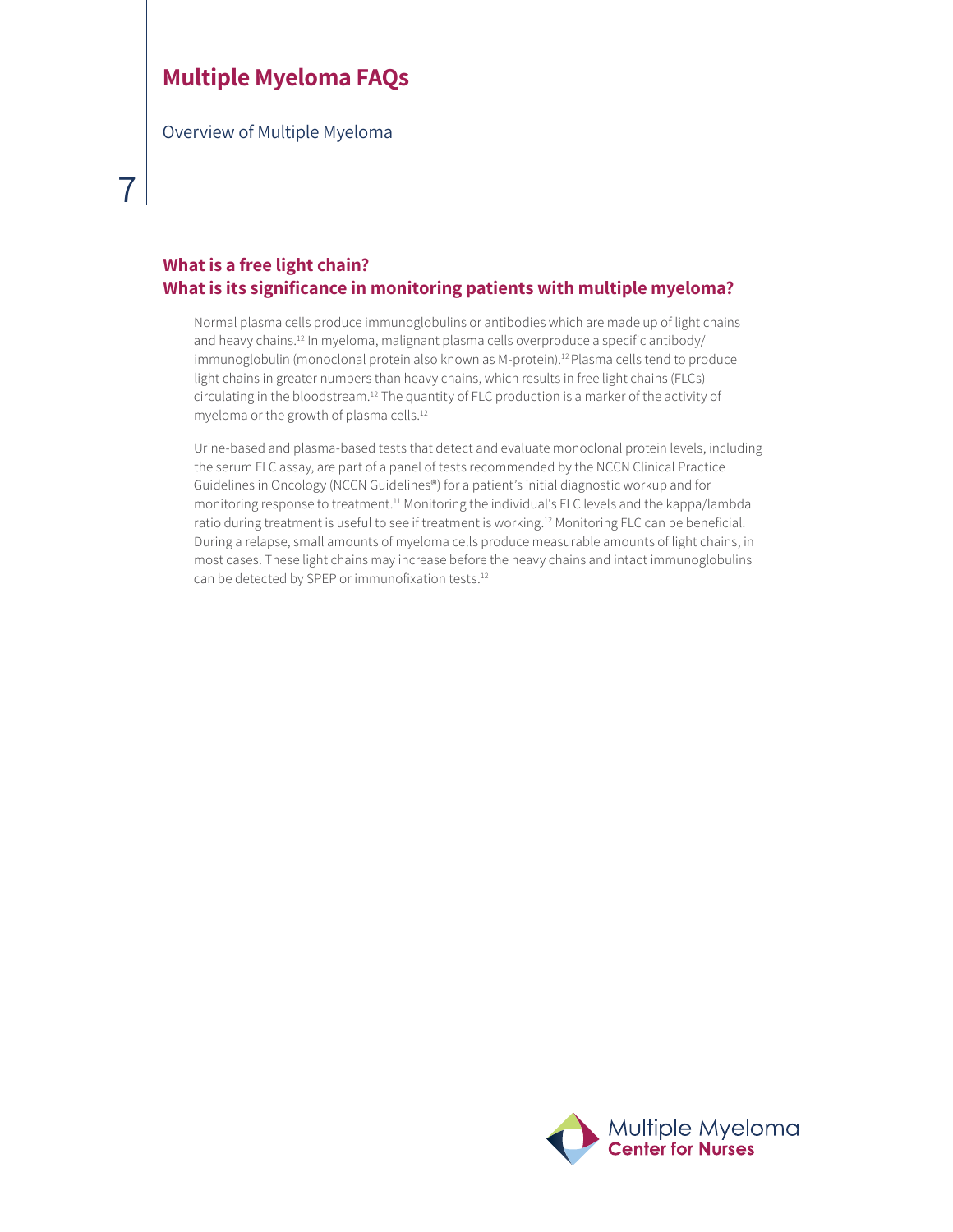### 8 **Section II:** Diagnosis

### **What tests are recommended for the initial diagnostic workup of multiple myeloma?**

According to the NCCN Guidelines® for Multiple Myeloma, the initial diagnostic workup includes a history and physical exam, complete blood count with differential and platelet counts, a peripheral blood smear, serum blood urea nitrogen (BUN)/creatinine, electrolytes, albumin, calcium, serum uric acid, serum lactate dehydrogenase (LDH), and beta-2 microglobulin, among other tests.<sup>11</sup> Increases in BUN and creatinine signal renal impairment.<sup>11</sup> LDH and beta-2 microglobulin levels help indicate tumor cell burden.<sup>11</sup>

A myeloma panel includes protein electrophoresis (serum [SPEP] or urine [UPEP]), immunofixation electrophoresis (serum [SIFE] or urine [UIFE]), quantitative immunoglobulin levels, serum free light chain assay, and 24-hour urine for total protein, as well as the other tests mentioned previously.11 Serum immunofixation electrophoresis is roughly 10-fold more sensitive to monoclonal protein detection than serum protein electrophoresis.<sup>13</sup>

A whole-body low-dose computed tomography (CT) scan is recommended by NCCN Guidelines for multiple myeloma as part of the initial diagnostic workup.11 A whole-body magnetic resonance imaging (MRI) or whole-body fluorodeoxyglucose positron emission tomography (PET)/CT scan may be useful to distinguish active from smoldering multiple myeloma if the whole-body low-dose CT is negative.11 If FDG PET/CT has been performed on the patient, there is no need for a skeletal survey.<sup>11</sup> Unilateral bone marrow aspirate and biopsy, including bone marrow immunohistochemistry and/or bone marrow flow cytometry, cytogenetics, and fluorescence in situ hybridization (FISH) are also recommended.<sup>11</sup>

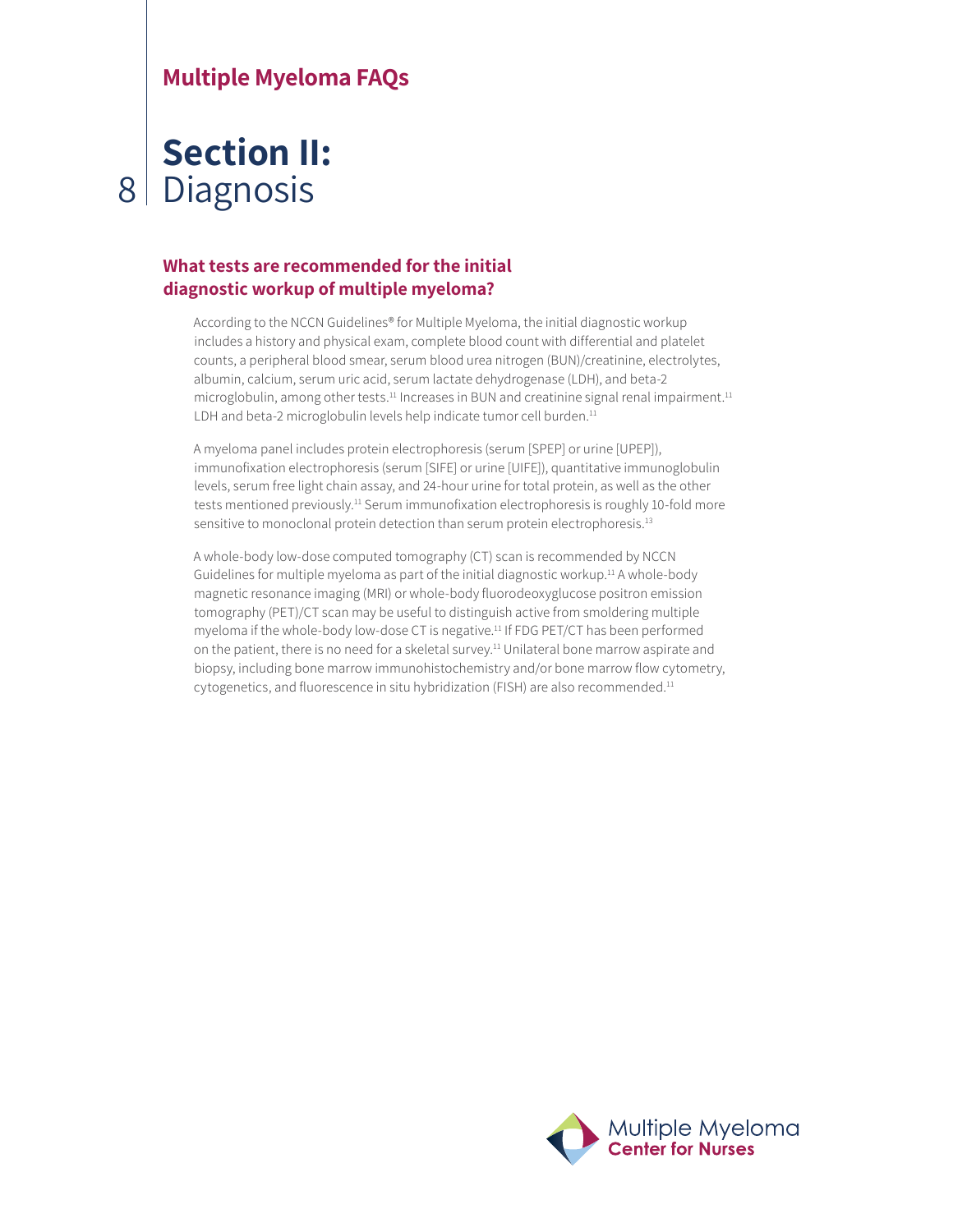Diagnosis

# 9

### **How is multiple myeloma staged? What tests are required for staging?**

In 2015 the International Myeloma Working Group updated the staging system for multiple myeloma to include former International Staging System criteria. The staging system now includes chromosomal abnormalities as detected by interphase fluorescence in situ hybridization and serum lactate dehydrogenase.<sup>14</sup>

# **REVISED INTERNATIONAL STAGING SYSTEM14 R-ISS Stage Stage Criteria Criterion Definitions I ISS stage I and Standard-risk CA by iFISH and Serum** β**2-microglobulin <3.5 mg/L, serum albumin ≥3.5 g/dL Normal LDH No high-risk CA Normal LDH Normal LDH Serum LDH** <upper limit of normal **II Not R-ISS stage I or III III ISS stage III and either Serum β2-microglobulin ≥5.5 mg/L High-risk CA by iFISH or Presence of del(17p) and/or translocation**<br>  $\frac{1}{2}$  **Presence of del(17p) and/or translocation t(4;14) and/or translocation t(14;16) High LDH Serum LDH >upper limit of normal**

R-ISS, revised International Staging System; ISS, International Staging System; CA, chromosomal abnormalities; iFISH, interphase fluorescence in situ hybridization; LDH, lactate dehydrogenase.

Adapted from Palumbo A et al. J Clin Oncol. 2015;33(26):2863-2869.<sup>14</sup>

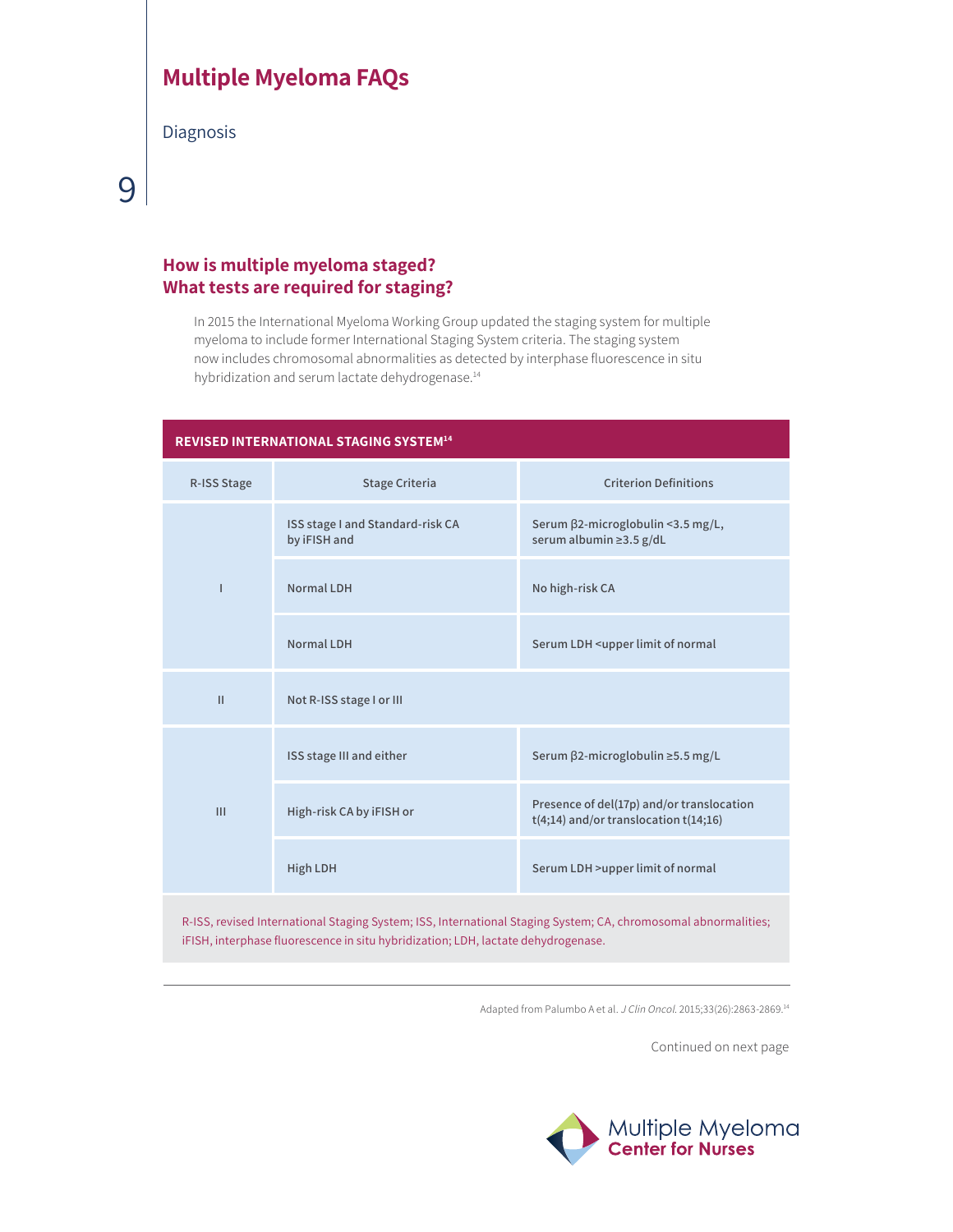**Diagnosis** 

# 10

### **How does multiple myeloma affect the skeletal system?**

Multiple myeloma causes an imbalance resulting in increased osteoclast activation (bone damage) and inhibition of osteoblast formation (bone building).15 An estimated 90% of patients living with multiple myeloma will develop osteolytic bone lesions.<sup>16</sup> Bone lesions can lead to fractures, pain, spinal cord compression, hypercalcemia, and renal dysfunction.16

### **How does multiple myeloma affect renal function?**

In patients with MM, renal insufficiency is often present at diagnosis and can occur throughout the disease.<sup>17</sup> Immunoglobulin light chain proteins combine with proteins secreted by the kidneys and cause cast formation. This combination results in "myeloma kidney" (also called "cast nephropathy").<sup>17</sup> The casts may obstruct and rupture the tubular epithelium, resulting in tubulointerstitial damage. The result is increased serum creatinine levels, electrolyte imbalance, and decreased GFR.<sup>17</sup>

### **How is osteopenia different from lytic lesions?**

Osteopenia describes reduced bone density that does not qualify as osteoporosis.<sup>18</sup> Osteopenia can be detected by a bone density test.<sup>19</sup> Osteolytic lesions are the result of increased bone resorption without increases in bone formation.19 Osteolytic lesions can be detected by a positron emission tomography/computed tomography (PET/CT) scan or skeletal survey.<sup>19</sup>

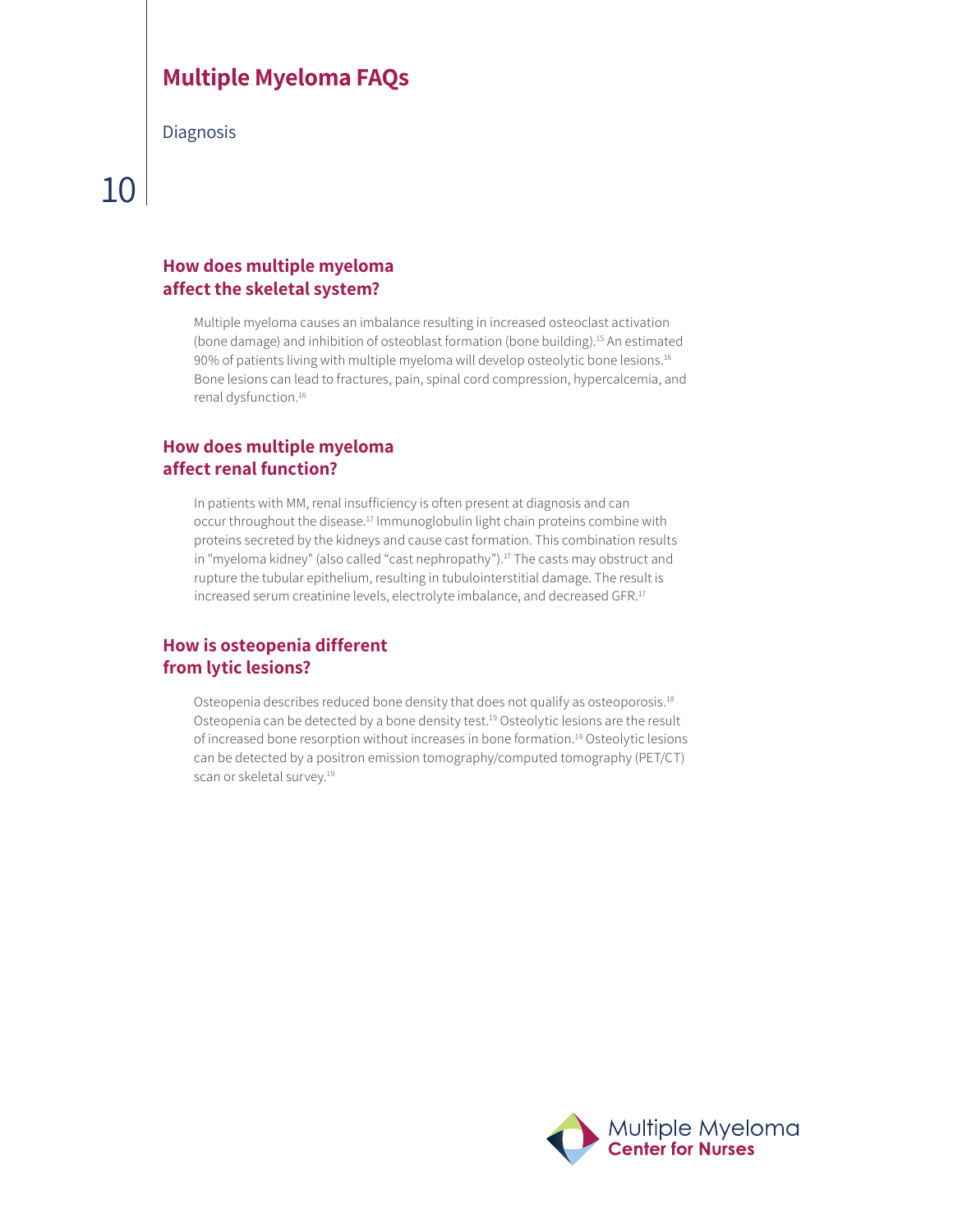# 11 Treatment Considerations/ **Section III:**  Response Criteria

#### **What are treatment considerations for multiple myeloma?**

Prior to beginning therapy, a patient diagnosed with multiple myeloma will be evaluated for stem cell transplant eligibility. This eligibility will determine initial treatment regimens.<sup>11</sup> It is recommended that patients who are eligible for stem cell transplants should avoid alkylating agents (most notably melphalan) prior to the stem cell harvest.<sup>11</sup> Refer to the NCCN Guidelines for preferred primary therapies for patients based on stem cell transplant eligibility.<sup>11</sup>

The preferred therapy regimens for patients eligible for transplant are:<sup>11</sup>

- Bortezomib/lenalidomide/dexamethasone
- Bortezomib/cyclophosphamide/dexamethasone<sup>a</sup>

The preferred treatment regimens for patients not eligible for transplant are:<sup>11</sup>

- Bortezomib/lenalidomide/dexamethasone<sup>b</sup>
- Daratumumab<sup>c</sup>/lenalidomide/dexamethasone
- Lenalidomide/low-dose dexamethasone<sup>d,e</sup>
- Bortezomib/cyclophosphamide/dexamethasone<sup>a</sup>

### **Which patients with multiple myeloma are candidates for transplant?**

Although stem cell transplant is standard practice in the treatment of multiple myeloma, not all patients are eligible.<sup>20</sup> Age, physical health, and performance status determine eligibility. However, it should be noted that advanced age and renal dysfunction are not absolute contraindications to transplant.<sup>11</sup> Patients and healthcare providers should work together to determine the optimal course of action.<sup>20</sup>

- <sup>a</sup> Preferred primarily as initial treatment in patients with acute renal insufficiency or those who have no access to bortezomib/lenalidomide/dexamethasone. Consider switching to bortezomib/lenalidomide/dexamethasone after renal function improves.
- <sup>b</sup> This is the only regimen shown to have overall survival benefit.
- <sup>c</sup> Daratumumab may interfere with serologic testing and cause false-positive indirect Coombs test. Type and screen should be performed before using daratumumab.

<sup>d</sup> Triplet regimens should be used as the standard therapy for patients with multiple myeloma; however, patients who could not be considered for initiation of treatment with a 3-drug regimen can be started with a 2-drug regimen, with a third drug added once performance status improves.

<sup>e</sup> Continuously until progression.

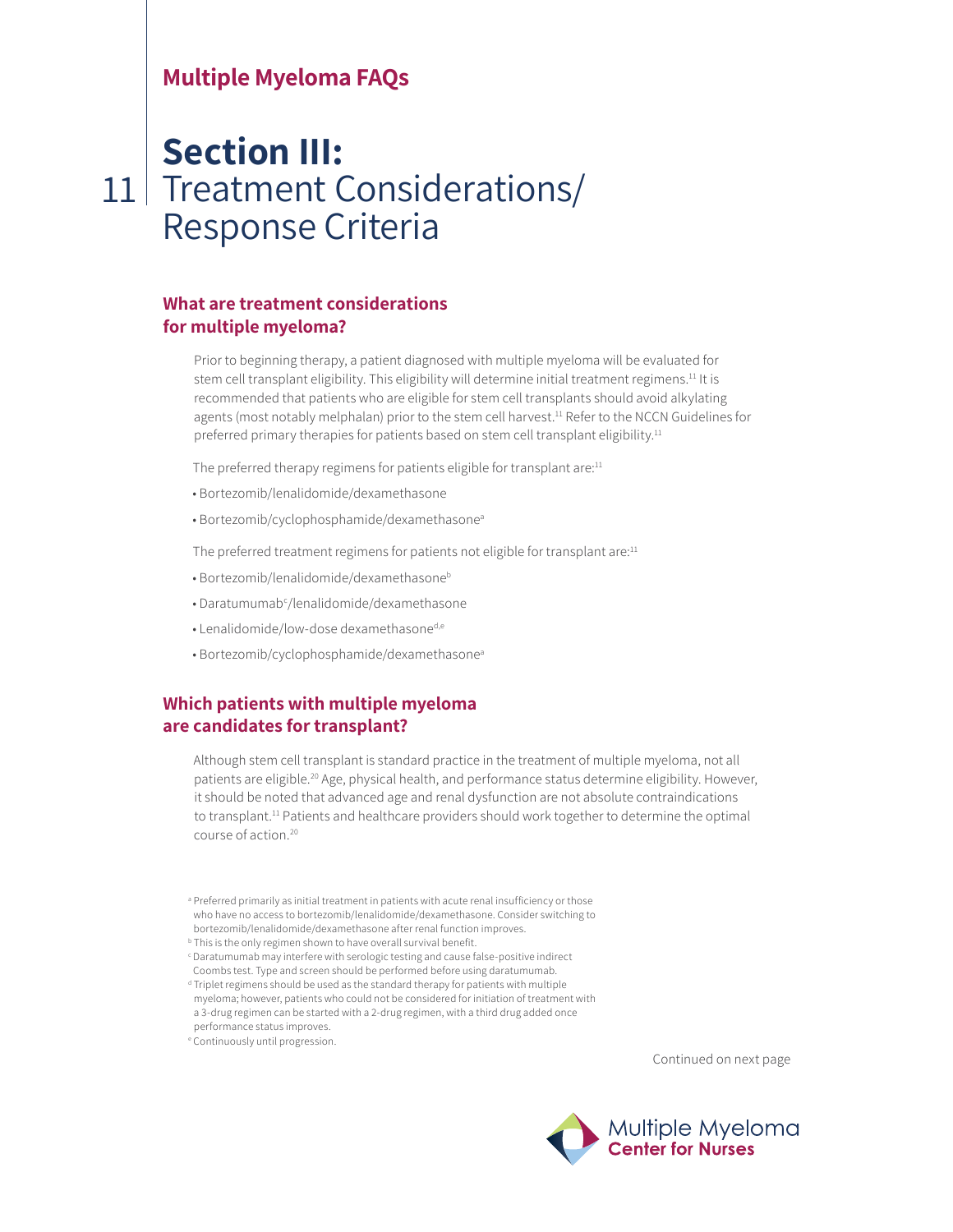Treatment Considerations/ Response Criteria

# 12

#### **How is response to therapy and disease status monitored?**

A widely used response criteria is the International Myeloma Working Group Uniform Response Criteria. Response categories require 2 consecutive assessments before new therapy is implemented. All categories of response require no known evidence of progressive or new bone lesions if radiographic studies were performed. Radiographic studies are not required for fulfillment of the response criteria. Response categories include complete response, stringent complete response, immunophenotypic complete response, molecular complete response, very good partial response, partial response, minimal response for relapsed refractory myeloma only, stable disease, and progressive disease.<sup>11,21</sup>

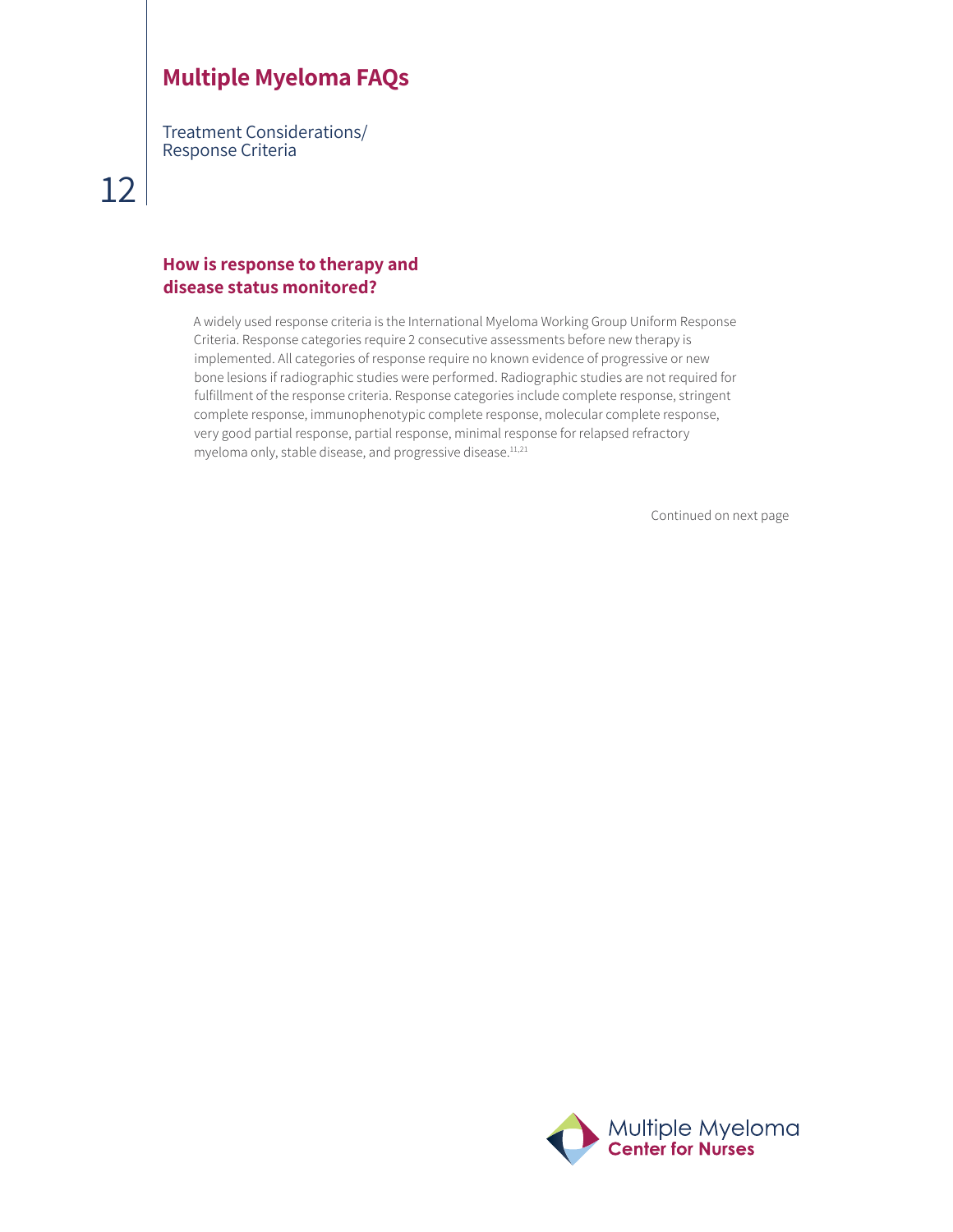Treatment Considerations/ Response Criteria

13

| <b>RESPONSE CRITERIA<sup>21,a</sup></b>                     |                                                                                                                                                                                                                                                                                                                                                                                                                                                                                                                                                                                                                                                                                                                                                                                                                                                                                                                                                  |
|-------------------------------------------------------------|--------------------------------------------------------------------------------------------------------------------------------------------------------------------------------------------------------------------------------------------------------------------------------------------------------------------------------------------------------------------------------------------------------------------------------------------------------------------------------------------------------------------------------------------------------------------------------------------------------------------------------------------------------------------------------------------------------------------------------------------------------------------------------------------------------------------------------------------------------------------------------------------------------------------------------------------------|
| CR-complete response                                        | Negative immunofixation of serum and urine, disappearance of any soft tissue plasmacytomas,<br>and <5% plasma cells in bone marrow; in patients for whom only measurable disease is by serum<br>FLC level, normal FLC ratio of 0.26 to 1.65 in addition to CR criteria is required <sup>a</sup>                                                                                                                                                                                                                                                                                                                                                                                                                                                                                                                                                                                                                                                  |
| sCR-stringent<br>complete response                          | CR as defined plus normal FLC ratio and absence of clonal plasma cells by<br>immunohistochemistry or 2- to 4-color flow cytometry <sup>a</sup>                                                                                                                                                                                                                                                                                                                                                                                                                                                                                                                                                                                                                                                                                                                                                                                                   |
| Immunophenotypic CR                                         | sCR as defined plus absence of phenotypically aberrant plasma cells (clonal) in bone marrow<br>with minimum of 1 million total bone marrow cells analyzed by multiparametric flow cytometry<br>(with >4 colors)                                                                                                                                                                                                                                                                                                                                                                                                                                                                                                                                                                                                                                                                                                                                  |
| Molecular CR                                                | CR as defined plus negative allele-specific oligonucleotide polymerase chain reaction<br>(sensitivity 10-5)                                                                                                                                                                                                                                                                                                                                                                                                                                                                                                                                                                                                                                                                                                                                                                                                                                      |
| VGPR-very good<br>partial response                          | Serum and urine M-component detectable by immunofixation but not on electrophoresis or<br>≥90% reduction in serum M-component plus urine M-component <100 mg/24 h; in patients for<br>whom only measurable disease is by serum FLC level, >90% decrease in difference between<br>involved and uninvolved FLC levels, in addition to VGPR criteria, is required <sup>a</sup>                                                                                                                                                                                                                                                                                                                                                                                                                                                                                                                                                                      |
| PR-partial response                                         | • ≥50% reduction of serum M-protein and reduction in 24-h urinary M-protein by ≥90% or to<br>$<$ 200 mg/24 h<br>• If serum and urine M-protein are not measurable, ≥50% decrease in difference between involved<br>and uninvolved FLC levels is required in place of M-protein criteria<br>• If serum and urine M-protein and serum FLC are not measurable, ≥50% reduction in bone<br>marrow plasma cells is required in place of M-protein, provided baseline percentage was $\geq$ 30%<br>• In addition, if present at baseline, ≥50% reduction in size of soft tissue plasmacytomas is<br>required <sup>a,b</sup>                                                                                                                                                                                                                                                                                                                             |
| Minimal response for<br>relapsed refractory<br>myeloma only | • ≥25% but ≤49% reduction of serum M-protein and reduction in 24-h urine M-protein by<br>50% to 89%<br>. In addition, if present at baseline, 25% to 49% reduction in size of soft tissue plasmacytomas<br>is also required<br>. No increase in size or number of lytic bone lesions (development of compression fracture does<br>not exclude response)                                                                                                                                                                                                                                                                                                                                                                                                                                                                                                                                                                                          |
| PD-progressive disease <sup>a</sup>                         | Increase of 25% from lowest response value in any of the following:<br>• Serum M component with absolute increase $\geq 0.5$ g/dL; serum M component increases $\geq 1$ g/dL<br>are sufficient to define relapse if starting M component is ≥5 g/dL and/or;<br>• Urine M component (absolute increase must be $\geq$ 200 mg/24 h) and/or;<br>. Only in patients without measurable serum and urine M-protein levels: difference between<br>involved and uninvolved FLC levels (absolute increase must be $>10$ mg/dL);<br>. Only in patients without measurable serum and urine M-protein levels and without<br>measurable disease by FLC level, bone marrow plasma cell percentage (absolute<br>percentage must be ≥10%)<br>. Development of new or definite increase in size of existing bone lesions or soft tissue<br>plasmacytomas<br>• Development of hypercalcemia that can be attributed solely to plasma cell proliferative<br>disorder |

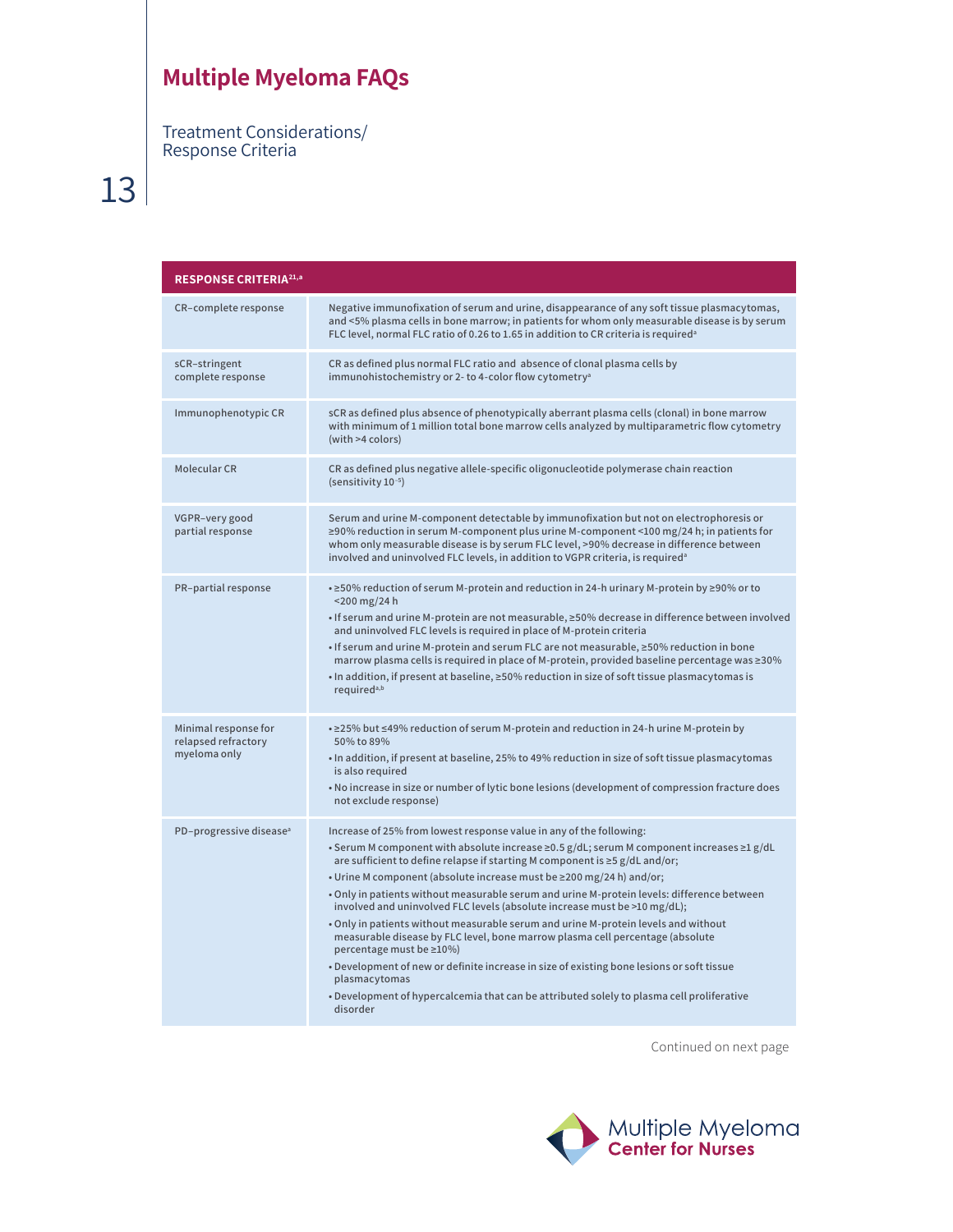Treatment Considerations/ Response Criteria

# 14

| <b>RESPONSE CRITERIA (CONT)</b>                                                                                                                                                                                                                                                                                                          |                                                          |  |  |
|------------------------------------------------------------------------------------------------------------------------------------------------------------------------------------------------------------------------------------------------------------------------------------------------------------------------------------------|----------------------------------------------------------|--|--|
| SD-stable disease                                                                                                                                                                                                                                                                                                                        | Not meeting criteria for CR, VGPR, PR or PD <sup>b</sup> |  |  |
|                                                                                                                                                                                                                                                                                                                                          |                                                          |  |  |
| FLC, free light chain; M-protein, monoclonal protein.<br><sup>a</sup> Two consecutive assessments are needed.<br>bNo known evidence of progressive or new bone lesions if radiographic studies were performed.<br>For definitions of measurable disease, refer to Table 4 in Durie BGM et al. Leukemia. 2006;20:1467-1473. <sup>24</sup> |                                                          |  |  |

Reprinted with permission. © 2014 American Society of Clinical Oncology. All rights reserved. Palumbo A et al. International Myeloma Working Group consensus statement for the management, treatment, and supportive care of patients with myeloma not eligible for standard autologous stem-cell transplantation. J Clin Oncol. 2014;32(6):587-600.<sup>21</sup>

Even if a patient achieves sCR, myeloma cells remain. The minimal residual population of myeloma plasma cells (minimal residual disease, MRD) results in a relapse.<sup>22</sup> Clinicians may test for MRD using techniques such as next-generation sequencing, whole body MRI/PET/CT, or multicolor flow cytometry, among other tests.22 Each has advantages and sensitivities with which MRD can be detected.22 Presence or absence of MRD may provide prognostic value toward patient outcomes in patients receiving ASCT.<sup>23</sup>

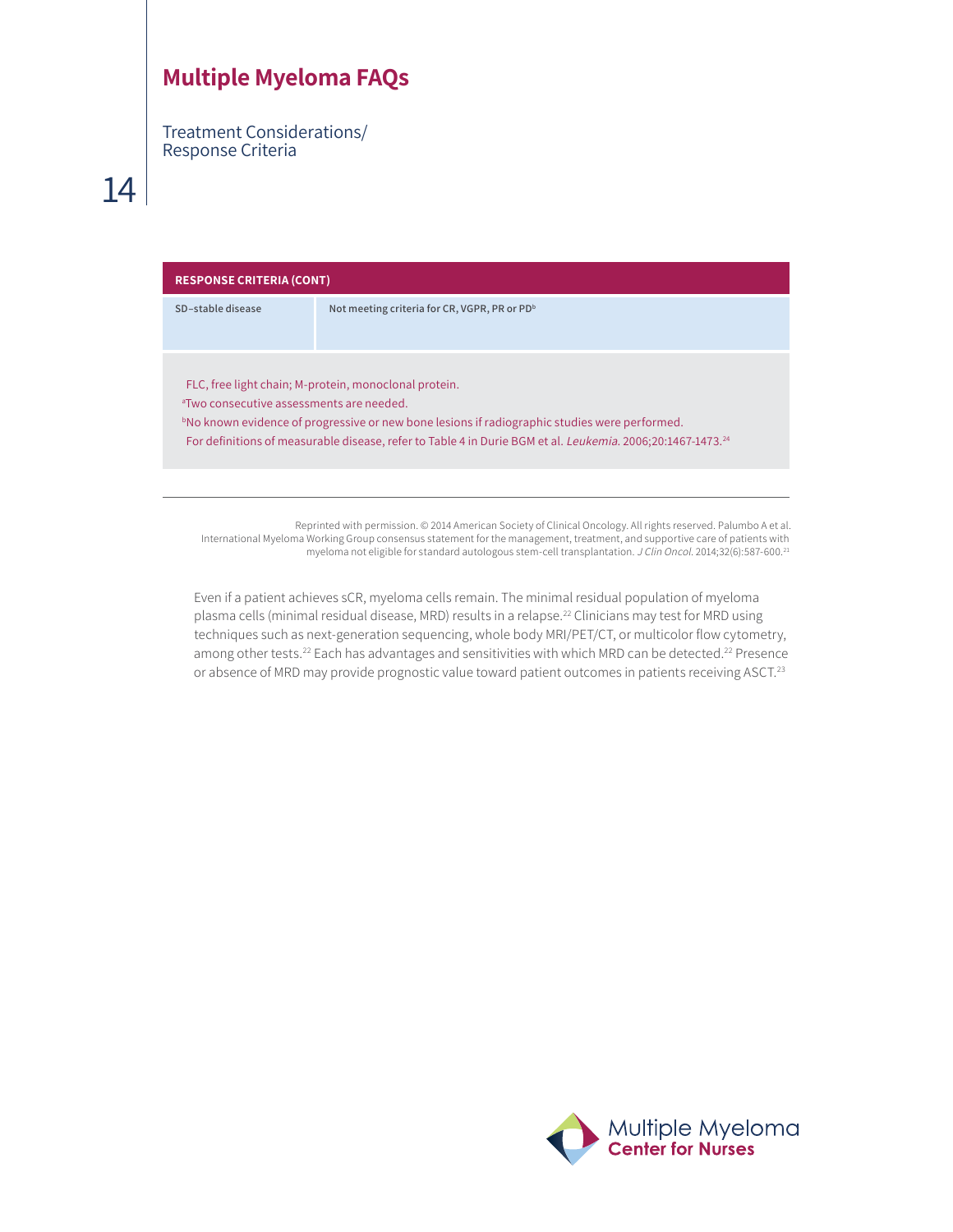Treatment Considerations/ Response Criteria

15

| IMWG UNIFORM RESPONSE CRITERIA: DISEASE PROGRESSION AND RELAPSE (2006)                                                                                                                                                                                                                                                                                           |                                                                                                                                                                                                                                                                                                                                                                                                                                                                                                                                                                                                                                                                                                                                                                                                                                                                                            |  |  |  |
|------------------------------------------------------------------------------------------------------------------------------------------------------------------------------------------------------------------------------------------------------------------------------------------------------------------------------------------------------------------|--------------------------------------------------------------------------------------------------------------------------------------------------------------------------------------------------------------------------------------------------------------------------------------------------------------------------------------------------------------------------------------------------------------------------------------------------------------------------------------------------------------------------------------------------------------------------------------------------------------------------------------------------------------------------------------------------------------------------------------------------------------------------------------------------------------------------------------------------------------------------------------------|--|--|--|
| <b>RELAPSE SUBCATEGORY</b>                                                                                                                                                                                                                                                                                                                                       | <b>RELAPSE CRITERIA<sup>24</sup></b>                                                                                                                                                                                                                                                                                                                                                                                                                                                                                                                                                                                                                                                                                                                                                                                                                                                       |  |  |  |
| Progressive disease <sup>a</sup><br>To be used for calculation of time to<br>progression and progression-free<br>survival end points for all patients<br>including those in CR (includes<br>primary progressive disease and<br>disease progression on or off<br>therapy)                                                                                         | Progressive disease: requires any one or more of the following:<br>Increase of ≥25% from baseline in<br>• Serum M-component and/or (the absolute increase must be $\geq$ 0.5 g/dL) <sup>b</sup><br>• Urine M-component and/or (the absolute increase must be ≥200 mg/24 h)<br>. Only in patients without measurable serum and urine M-protein levels: the<br>difference between involved and uninvolved FLC levels. The absolute increase<br>must be $>10$ mg/dL<br>• Bone marrow plasma cell percentage: the absolute % must be $\geq$ 10% $\circ$<br>• Definite development of new bone lesions or soft tissue plasmacytomas or definite<br>increase in the size of existing bone lesions or soft tissue plasmacytomas<br>. Development of hypercalcemia (corrected serum calcium >11.5 mg/dL or<br>2.65 mmol/L) that can be attributed solely to the plasma cell proliferative disorder |  |  |  |
| Clinical relapse <sup>a</sup>                                                                                                                                                                                                                                                                                                                                    | Clinical relapse requires one or more of:<br>Direct indicators of increasing disease and/or end organ dysfunction (CRAB features). <sup>b</sup><br>It is not used in calculation of time to progression or progression-free survival but is<br>listed here as something that can be reported optionally or for use in clinical practice<br>1. Development of new soft tissue plasmacytomas or bone lesions<br>2. Definite increase in the size of existing plasmacytomas or bone lesions. A definite<br>increase is defined as a 50% (and at least 1 cm) increase as measured serially by<br>the sum of the products of the cross-diameters of the measurable lesion<br>3. Hypercalcemia (>11.5 mg/dL) [2.65 mmol/L]<br>4. Decrease in hemoglobin of ≥2 g/dL [1.25 mmol/L]<br>5. Rise in serum creatinine by 2 mg/dL or more [177 µmol/L or more]                                          |  |  |  |
| Relapse from CR <sup>a</sup> (to be used<br>only if the end point studied<br>is DFS) <sup>d</sup>                                                                                                                                                                                                                                                                | Any one or more of the following:<br>• Reappearance of serum or urine M-protein by immunofixation or electrophoresis<br>• Development of $\geq$ 5% plasma cells in the bone marrow <sup>c</sup><br>• Appearance of any other sign of progression (ie, new plasmacytoma, lytic bone<br>lesion, or hypercalcemia)                                                                                                                                                                                                                                                                                                                                                                                                                                                                                                                                                                            |  |  |  |
| CR, complete response; DFS, disease-free survival.<br>all relapse categories require 2 consecutive assessments made at any time before classification as relapse or<br>disease progression and/or the institution of any new therapy.<br>$b$ For progressive disease, serum M-component increases of $\geq 1$ gm/dL are sufficient to define relapse if starting |                                                                                                                                                                                                                                                                                                                                                                                                                                                                                                                                                                                                                                                                                                                                                                                                                                                                                            |  |  |  |

M-component is ≥5 g/dL.

c Relapse from CR has the 5% cutoff versus 10% for other categories of relapse.

d For purposes of calculating time to progression and progression-free survival, CR patients should also be evaluated using criteria listed above for progressive disease.

> Reprinted by permission from Macmillan Publishers Ltd: Leukemia (Durie BGM, Harousseau J-L, Miguel JS, et al, on behalf of the International Myeloma Working Group. International uniform response criteria for multiple myeloma. *Leukemia*. 2006;20:1467-1473.<sup>24</sup>), © 2006.

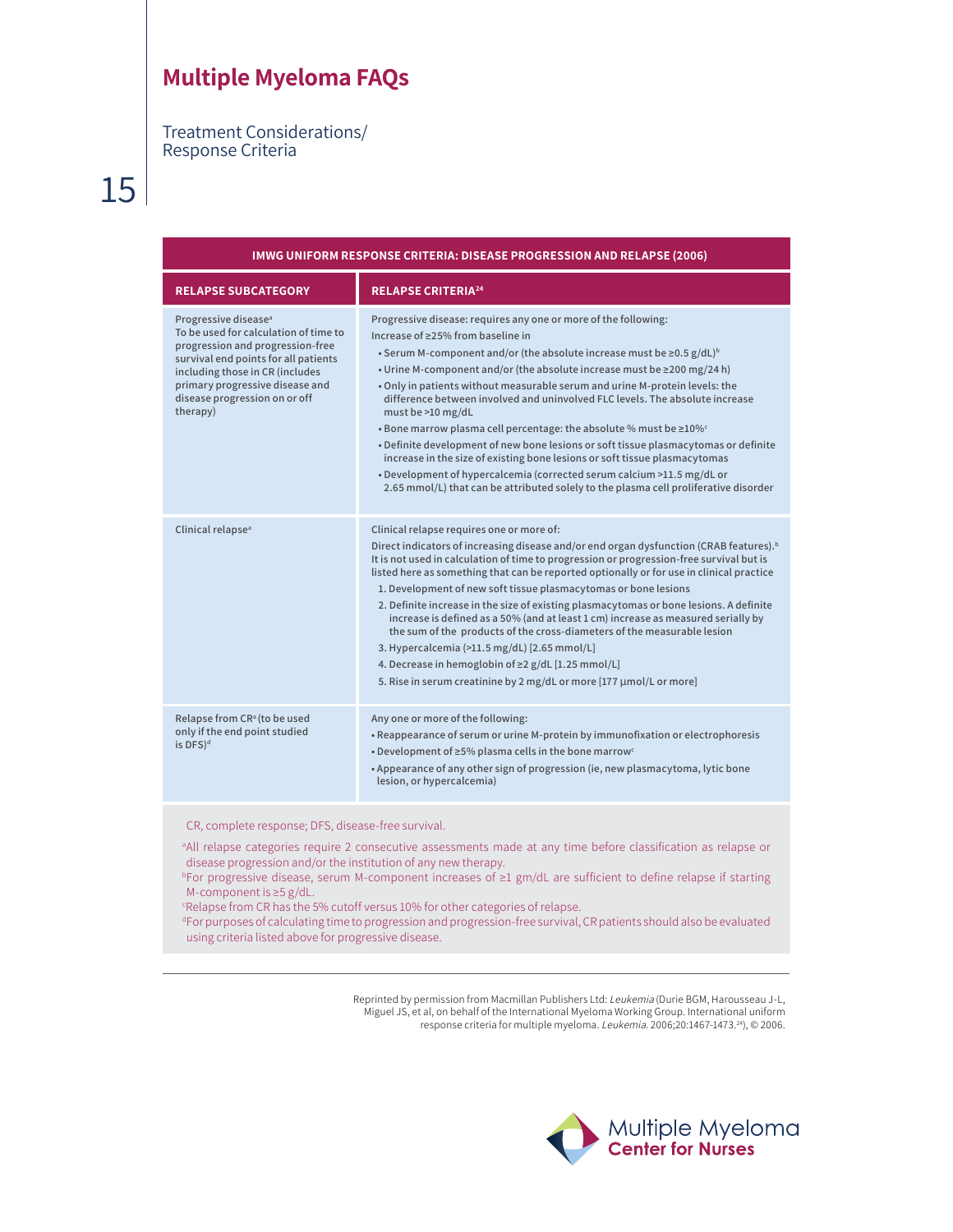# 16 Supportive Care**Section IV:**

### **What are the recommendations for anticoagulation prophylaxis and/or infection prophylaxis?**

The International Myeloma Foundation Nurse Leadership Board recognizes that prevention of venous thromboembolism (VTE) is essential for patients with multiple myeloma who are at risk for thrombosis.<sup>25</sup>

A heightened awareness of VTE prevention has occurred and many standards of care for VTE prevention have been implemented.<sup>25</sup> In patients at risk, suggestions include anti-coagulation therapy.25

Pneumococcal and influenza vaccinations should be considered if appropriate (as per National Comprehensive Cancer Network [NCCN] guidelines).<sup>11</sup> Pneumocystis carinii pneumonia, herpes, and antifungal prophylaxis is recommended if a high-dose dexamethasone regimen is used. Herpes zoster prophylaxis should be considered for individuals based on their therapeutic regimen.<sup>11</sup>

It is important to carefully evaluate individual patients and to read and understand prescribing information for all drugs before starting a treatment regimen.

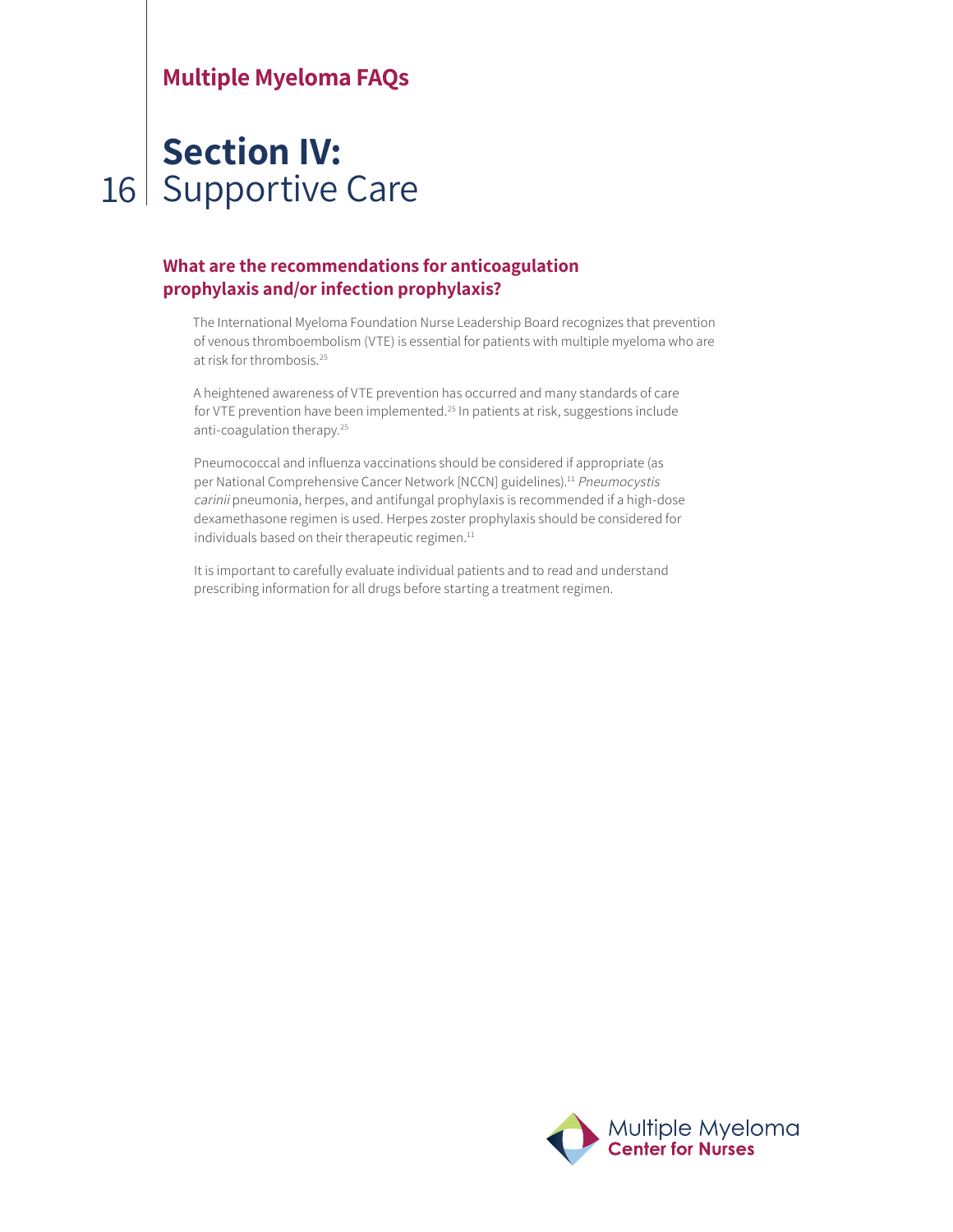Supportive Care

# 17

### **What complications do nurses need to watch for in patients with multiple myeloma?**

Multiple myeloma impacts many body systems. The CRAB features generally specify symptoms that lead to complications in multiple myeloma: Calcium elevation; Renal dysfunction; Anemia; Bone disease.<sup>26</sup> The table below shows how each of these criteria can impact the patient. Other complications of multiple myeloma that impact the patient include organ dysfunction and abnormal immune function. These complications also translate into a variety of symptoms for the patient.<sup>26</sup>

| <b>EFFECTS OF INCREASED</b><br><b>MYELOMA CELLS IN BONE</b><br><b>MARROW CRAB CRITERIA<sup>26</sup></b>                                                 | <b>CAUSE</b>                                                                                                                                                                                                                                                                   | <b>IMPACT ON PATIENT</b>                                                                            |
|---------------------------------------------------------------------------------------------------------------------------------------------------------|--------------------------------------------------------------------------------------------------------------------------------------------------------------------------------------------------------------------------------------------------------------------------------|-----------------------------------------------------------------------------------------------------|
| C - Increase in blood calcium                                                                                                                           | Release in calcium from damaged bone into<br>bloodstream.                                                                                                                                                                                                                      | • Dehydration<br>• Constipation<br>• Fatigue<br>• Weakness<br>• Renal or kidney damage              |
| R - Renal problems - kidney damage                                                                                                                      | Abnormal monoclonal proteins produced<br>by the myeloma cells are released into the<br>bloodstream and can pass into the urine and<br>produce kidney damage. High blood calcium,<br>infections, and other factors can also cause<br>or increase the severity of kidney damage. | • Sluggish circulation<br>• Fatigue<br>• Mental confusion                                           |
| A - Anemia                                                                                                                                              | Decrease in number and activity of red blood<br>cell-producing cells in the bone marrow.                                                                                                                                                                                       | • Fatigue<br>• Weakness                                                                             |
| <b>B-Bone</b> Damage<br>• Thinning (osteoporosis) or<br>• Areas of more severe damage<br>(called lytic lesions), fracture,<br>or collapse of a vertebra | The myeloma cells activate osteoclast cells,<br>which destroy bone, and block osteoblast<br>cells, which normally repair damaged bone.                                                                                                                                         | • Bone pain<br>• Bone swelling<br>• Fracture or collapse of a bone<br>• Nerve or spinal cord damage |
| Additional types of organ dysfunction                                                                                                                   | Local or systemic effects of myeloma, other<br>than CRAB features.                                                                                                                                                                                                             | • Neuropathy<br>• Recurrent infections<br>• Bleeding problems<br>• Other individual problems        |
| Abnormal immune function                                                                                                                                | The myeloma cells reduce the number and<br>activity of normal plasma cells capable of<br>producing antibodies against infection.                                                                                                                                               | • Susceptibility to infection<br>• Delayed recovery from<br>infection                               |

Adapted from Durie BGM. Patient Handbook. 2018 ed. International Myeloma Foundation website: https://www.myeloma.org/sites/default/files/resource/patient-handbook.pdf. Accessed June 5, 2019. © International Myeloma Foundation (IMF), Patient Handbook 2018, www.myeloma.org. 800-452-CURE.<sup>26</sup>

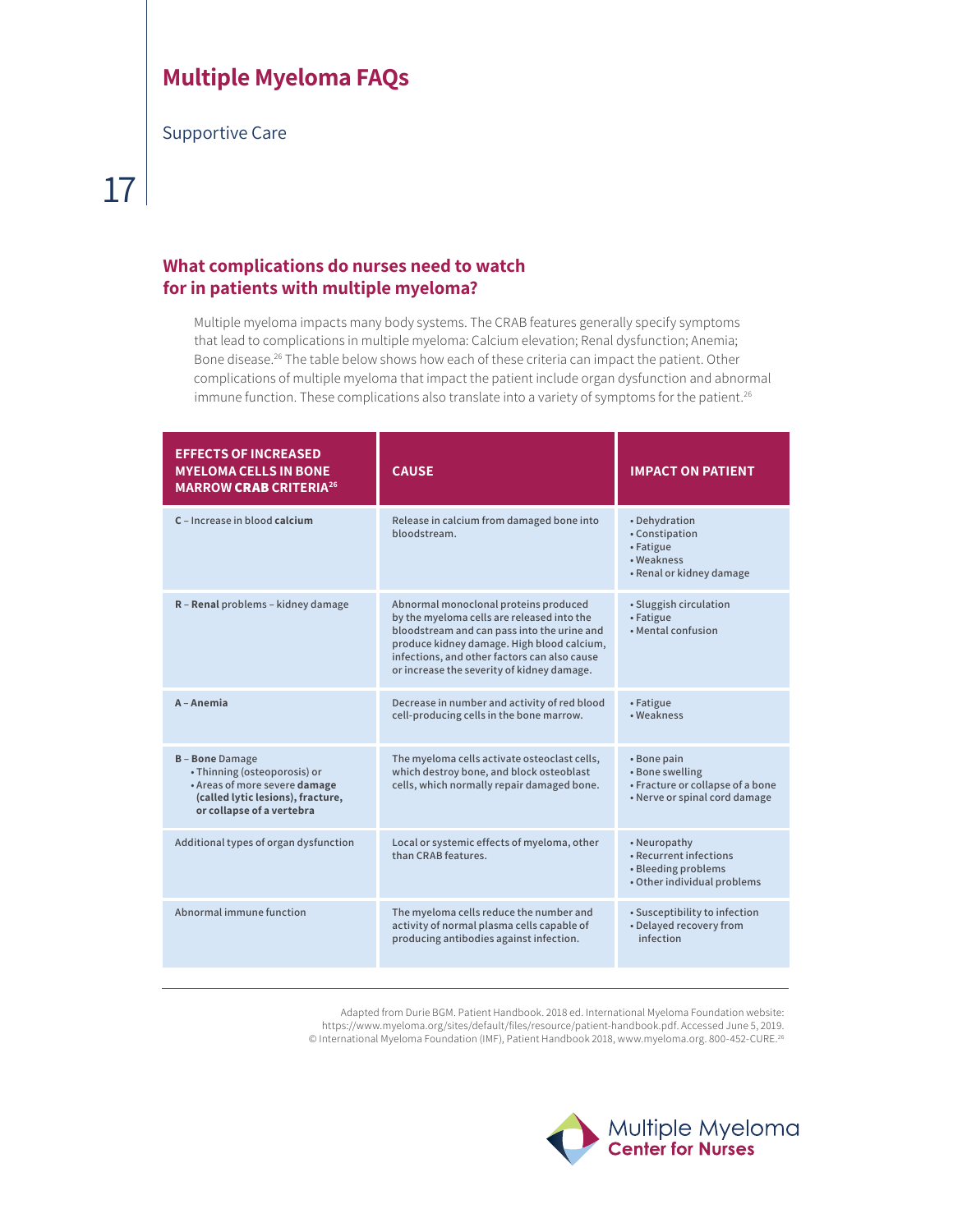Supportive Care

# 18

### **Why does hyperglycemia occur in patients with multiple myeloma?**

Patients with multiple myeloma can develop hyperglycemia as a result of taking therapy regimens that include steroids.<sup>27</sup> Patients should be monitored for signs of raised glucose levels.<sup>27</sup> Patients and caregivers should be educated on the signs and symptoms of hypo- and hyperglycemia.<sup>27</sup> For those at risk for diabetes, increased surveillance is recommended.<sup>27</sup>

### **When does hypercalcemia become an oncologic emergency?**

Hypercalcemia, or too much calcium in the blood, often results in tumor-induced bone resorption in patients with multiple myeloma.<sup>28,29</sup> Hypercalcemia should be diagnosed based on the concentration of ionized calcium rather than serum calcium levels.<sup>29</sup> In concentrations of 12 to 16 mg/dL, hypercalcemia can cause dry mouth, nausea, vomiting, anorexia, constipation, polydipsia (excessive thirst), polyuria (excessive urination), fatigue, depression, dehydration, confusion, and coma.<sup>4,29</sup> Hypercalcemia can induce renal impairment as a result of interstitial nephritis.<sup>4</sup> Hypercalcemia, defined as corrected serum calcium >11.5 mg/dL, is considered an oncologic emergency.<sup>19</sup>

### **When should bisphosphonate therapy be initiated, and what is the recommended length of therapy?**

The NCCN Guidelines for Multiple Myeloma recommend bisphosphonates or denosumab for all patients receiving myeloma therapy for symptomatic disease regardless of documented bone disease.11 In patients with renal disease, NCCN Multiple Myeloma Panel members prefer denosumab.11 A baseline dental exam and monitoring for osteonecrosis of the jaw is also recommended by NCCN Guidelines for all patients receiving a bone-modifying agent.<sup>11</sup> The Guidelines also recommend monitoring for renal dysfunction with use of bisphosphonate therapy.<sup>11</sup>

ASCO recommends that bisphosphonates be administered monthly for up to 2 years.<sup>30</sup> Intravenous bisphosphonates are also recommended for patients with pain as a result of osteolytic disease and as adjunctive treatment for patients receiving radiation therapy, analgesics, or surgical intervention to stabilize fractures or impending fractures.<sup>30</sup> IMWG also concurs for a duration of 2 years. However, IMWG suggests discontinuation after 1 year if complete response, very good partial response, and no active bone disease.<sup>31</sup>

Patients taking bisphosphonates should be advised to have dental examinations and should avoid invasive dental procedures.30 Patients should also be informed of the importance of good dental hygiene and routine dental care.<sup>30</sup> Osteonecrosis of the jaw is an uncommon, but potentially serious, side effect.

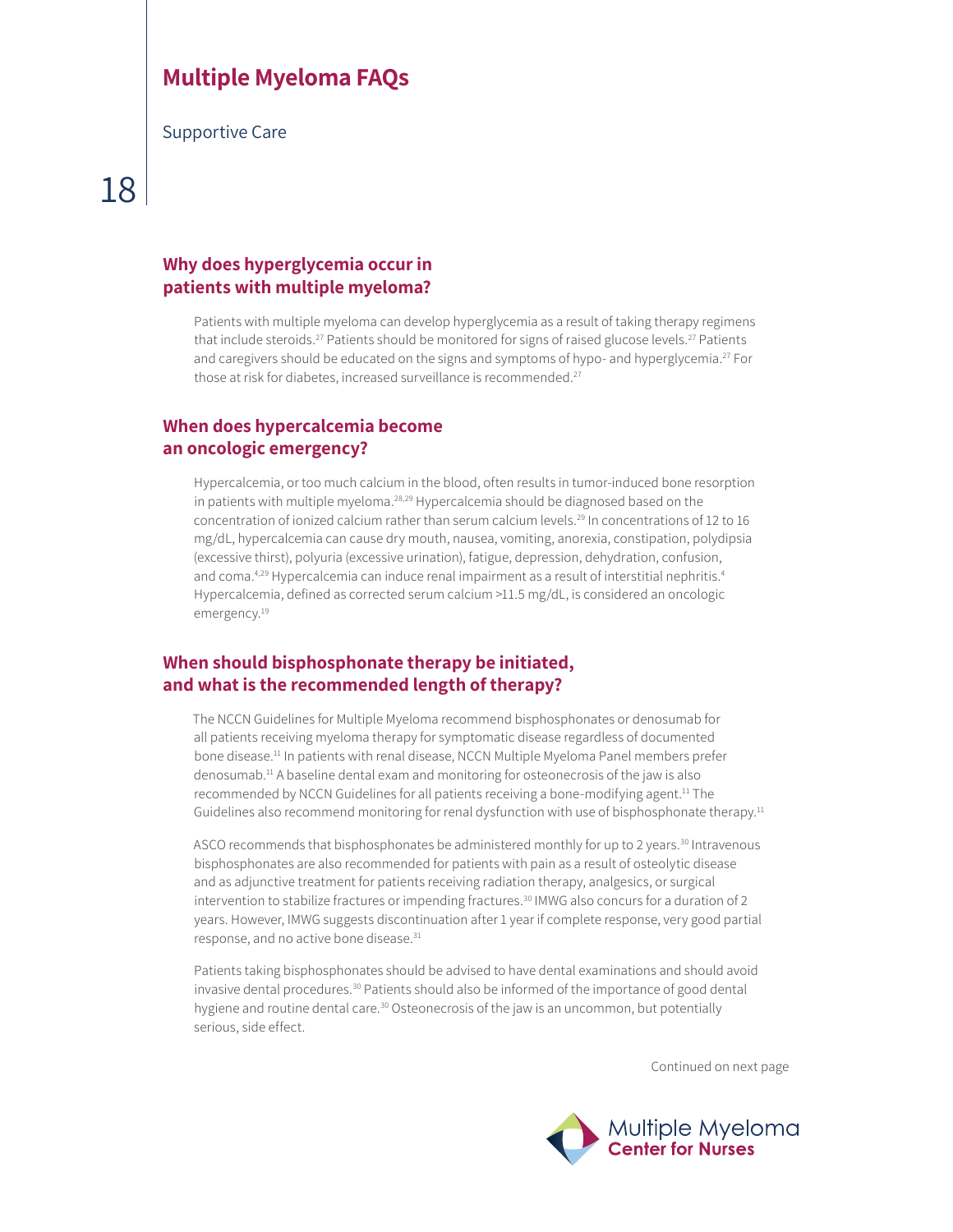Supportive Care

### **What is the mechanism of action of bisphosphonates?**

Bisphosphonates are recommended for patients with multiple myeloma with or without detectable osteolytic bone lesions who are receiving antimyeloma therapy and in patients with osteoporosis or osteopenia as a result of multiple myeloma.<sup>30</sup> Bisphosphonates inhibit osteoclastic bone resorption in 4 ways: inhibiting osteoclastic recruitment and maturation, preventing the development of monocytes into osteoclasts, inducing osteoclastic cell death, and interrupting osteoclast attachment to bone.<sup>32</sup> In addition to decreasing bone resorption, bisphosphonates promote an increase in calcium balance and mineral content within the bone.<sup>32</sup>

### **What are the recommendations for performing skeletal surveys and other imaging studies?**

As part of the initial diagnostic workup, the National Comprehensive Cancer Network® (NCCN®) recommends whole-body low-dose CT or FDG PET/CT for patients suspected to have multiple myeloma or solitary plasmacytoma. A skeletal survey is acceptable in some circumstances, but has been shown to be less sensitive than whole-body low-dose CT or FDG PET/CT in detecting osteolytic lesions. If a negative result is obtained for the whole-body low-dose CT or FDG PET/CT, whole-body MRI without contrast may be considered to discern smoldering myeloma from multiple myeloma.<sup>11</sup>

### **Which patients should have bone density testing? When? How often?**

NCCN Guidelines recommend that bone densitometry and other metabolic studies should be reserved for clinical trials.11 The International Myeloma Foundation Nurse Leadership Board recommends bone density tests if the patient shows risk factors for osteoporosis outside of new-onset pain or fracture.19

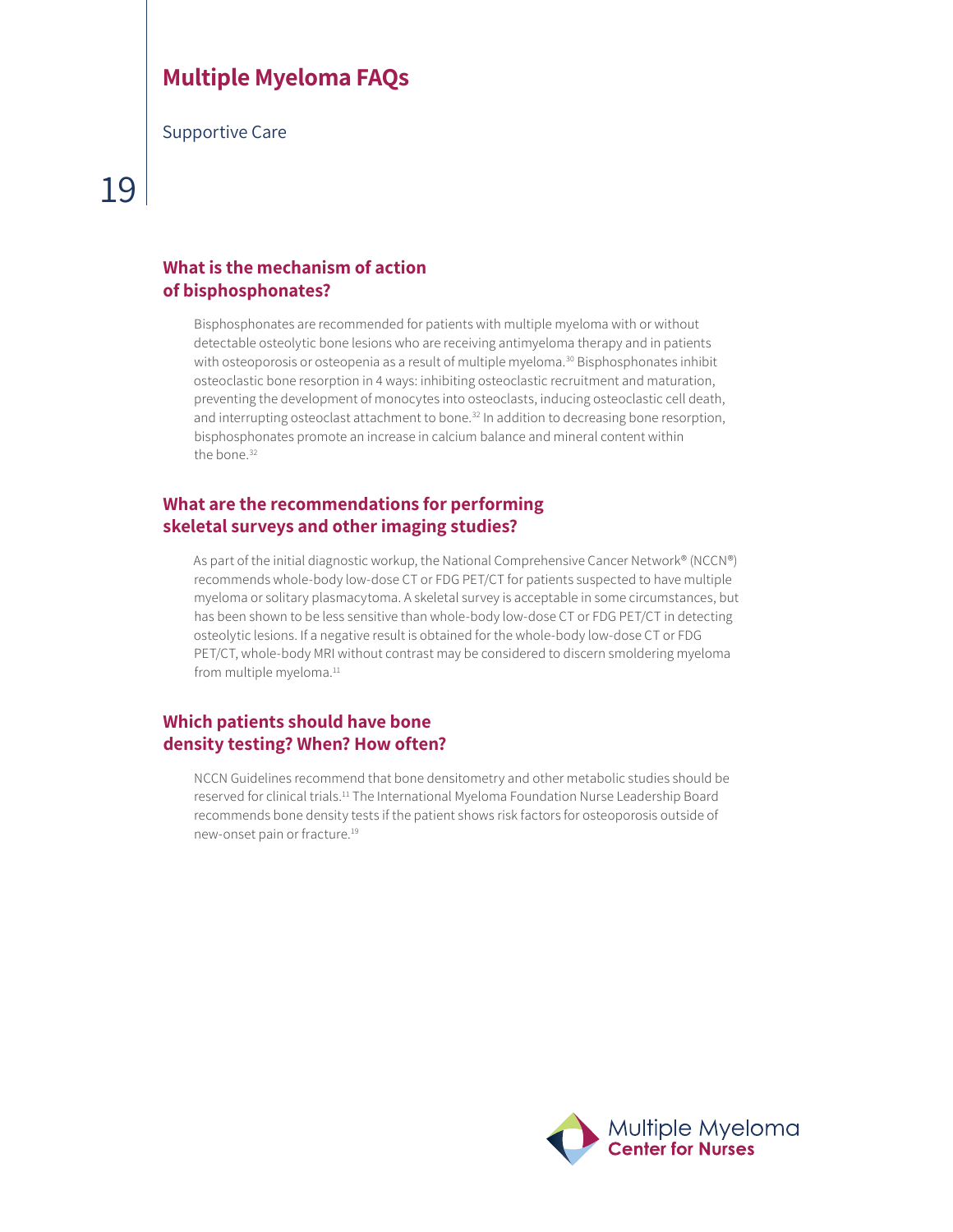# 20 Lifestyle Issues**Section V:**

### **How often should patients with multiple myeloma be seen for follow-up by their oncologist and primary care provider?**

The frequency of follow-up visits to an oncologist or primary care provider after primary therapy will vary based on many patient- and disease-specific factors. The NCCN Guidelines for Multiple Myeloma offer guidance on follow-up visits for patients.<sup>11</sup>

#### **What are some lifestyle changes for patients with multiple myeloma to consider?**

Patients may consider the following suggestions: 1) reduce stress from jobs, family, or social situations<sup>26</sup>; 2) limit contacts with school-aged children and crowds, and consider increasing hand washing; 3) reduce alcohol consumption, as it may exacerbate side effects of multiple myeloma therapies; 4) reduce tobacco use because tobacco smoke increases risk of pulmonary infections<sup>33</sup>; 5) consult with their physicians about the level of physical activity in which they can engage typically, some form of planned walking, swimming, and/or flexibility or strengthening activity can be undertaken by patients.<sup>26</sup>

### **Are there any precautions or special screening recommendations for continued care?**

Screening and precautionary recommendations from the International Myeloma Foundation Nurse Leadership Board include the following<sup>33</sup>:

- Routine screening for breast, cervical, prostate, colorectal, and skin cancers
- Routine screening for opportunistic infections because multiple myeloma may increase the risk of infection
- Multiple myeloma treatments may increase the risk of hypertension or hypotension, and blood pressure changes need to be monitored routinely. Steroid treatment may lead to hyperglycemia requiring therapeutic interventions
- Patients receiving exogenous erythropoietin therapy need to be evaluated for the adequacy of their iron stores
- Regular hearing and vision tests because multiple myeloma treatments may negatively impact both hearing and vision
- Routine vaccinations, including the annual influenza vaccine, tetanus booster every 10 years, and pneumococcal vaccine every 5 years in patients aged ≥65. Varicella vaccine is contraindicated for patients with multiple myeloma who have a compromised immune system
- Oral hygiene is important to mitigate the risk of osteonecrosis of the jaw, for which patients with multiple myeloma have an increased risk

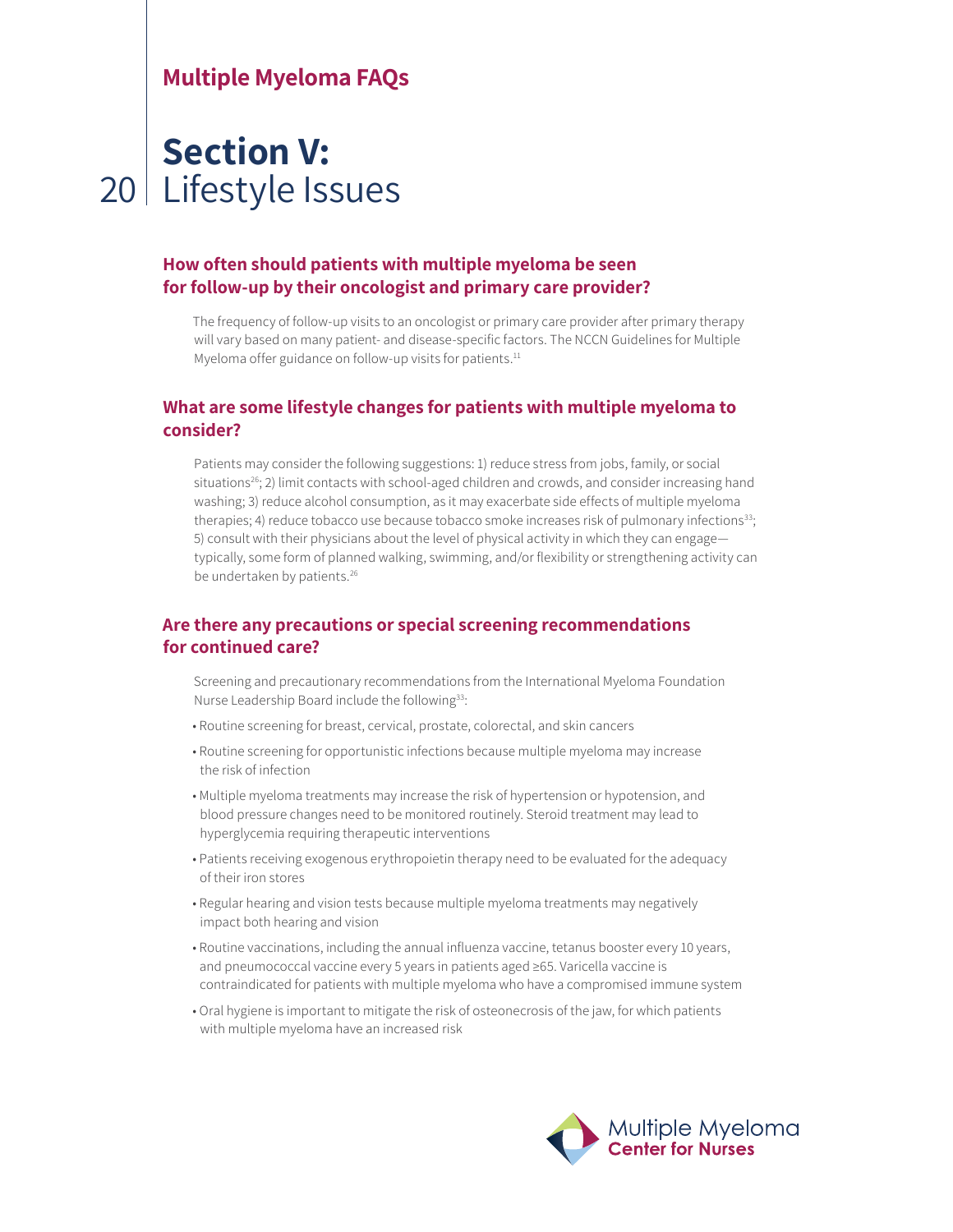Lifestyle Issues

### **How is overall health impacted in patients with multiple myeloma?**

Spontaneous fractures, spinal cord compression, osteolytic lesions, recurrent infections, renal failure, anemia, mood disorders accompanied by reduced physical functioning, and side effects of different types of treatments negatively impact the well-being of patients with multiple myeloma.<sup>34</sup> Other disease symptoms and treatment side effects that negatively impact patients include pain, neuropathy, fatigue, gastrointestinal symptoms, reduced physical functioning, increased risk for depression, emotional distress, and sexual dysfunction.<sup>35</sup>

### **What online resources are available for patients with multiple myeloma and their caregivers?**

The following websites contain information that patients and caregivers may find useful.

This list of independent organizations is not a comprehensive list and is provided as an additional resource for obtaining information. Inclusion on this list does not indicate endorsement by Celgene Corporation of an organization or its communications.

- American Cancer Society: http://www.cancer.org/cancer/multiplemyeloma/
- Cancer Financial Assistance Coalition: http://www.cancerfac.org/
- International Myeloma Foundation: http://www.myeloma.org/Main.action
- Leukemia and Lymphoma Society: http://www.lls.org
- Multiple Myeloma Research Foundation: http://www.themmrf.org
- National Comprehensive Cancer Network Guidelines for Patients: http://www.nccn.org/patients/guidelines/myeloma/#2,
- Be the Match: https://bethematch.org

### **What are some general guidelines for health maintenance for patients with multiple myeloma?**

The International Myeloma Foundation Nurse Leadership Board developed a set of recommendations for screening and disease prevention for this population. These recommendations include screening for malignancies, cardiovascular screening, routine hearing and vision tests, regular influenza vaccines, and frequent screening for cognitive or emotional decline.<sup>33</sup>

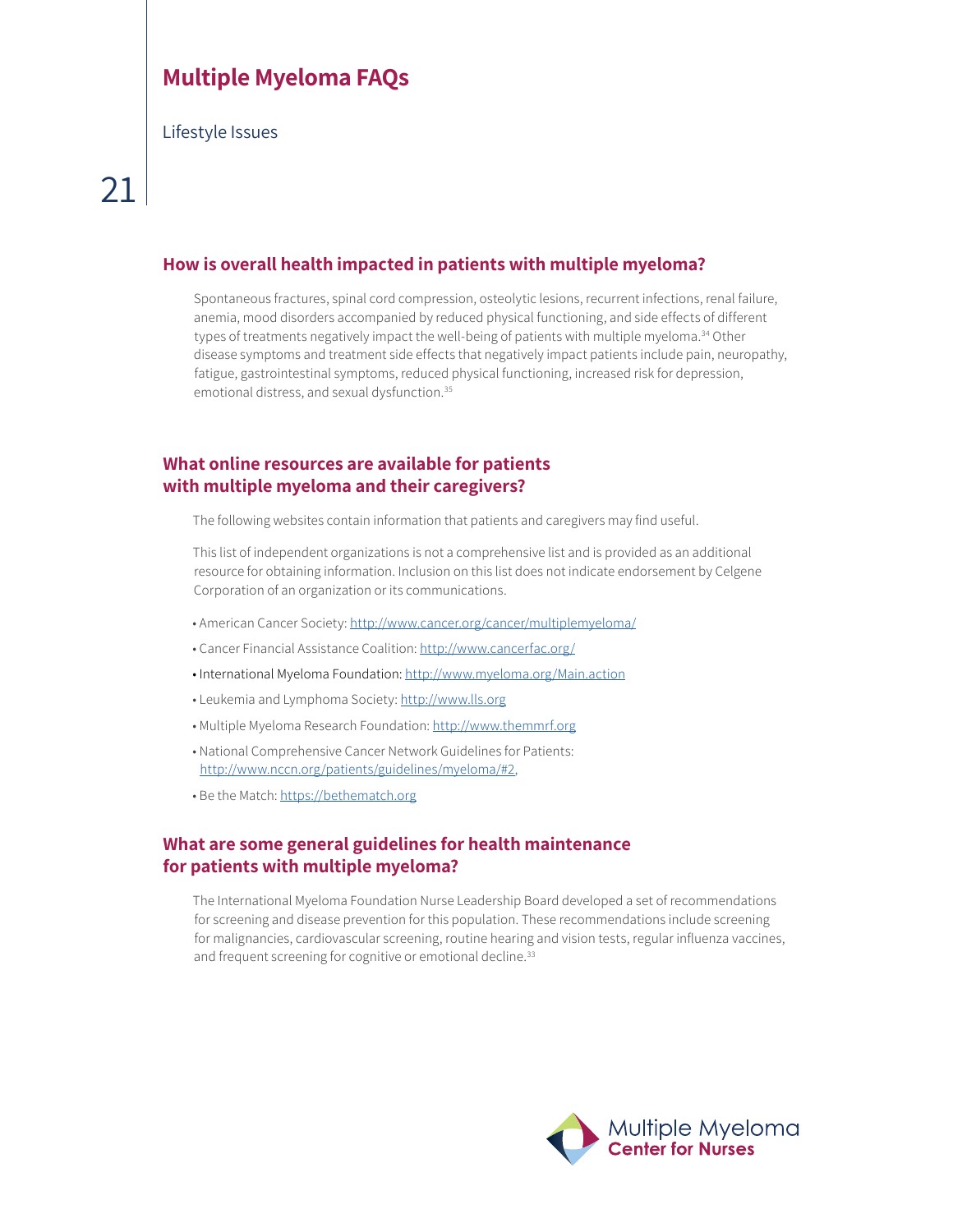#### **References:**

- **1.** National Cancer Institute. Plasma cell neoplasms (including multiple myeloma) treatment (PDQ®). https://www.cancer.gov/types/myeloma/hp/myeloma-treatment-pdq. Accessed May 28, 2019.
- **2.** Durie BGM. Concise review of the disease and treatment options: multiple myeloma cancer of the bone marrow. 2018 ed. International Myeloma Foundation website. https://www.myeloma.org/sites/default/files/resource/ConciseReview.pdf. Accessed May 28, 2019.
- **3.** Rajkumar SV, et al. International Myeloma Working Group updated criteria for the diagnosis of multiple myeloma. Lancet Oncol. 2014;15(12):e538-e548.
- **4.** Bladé J, Rosinol R. Complications of multiple myeloma. Hematol Oncol Clin North Am. 2007;21(6):1231-1246.
- **5.** Kyle RA, Gertz MA, Witzig TE, et al. Review of 1027 patients with newly diagnosed multiple myeloma. Mayo Clin Proc. 2003;78(1):21-33.
- **6.** Coleman EC, Goodwin JA, Coon SK, et al. Fatigue, sleep, pain, mood and performance status in patients with multiple myeloma. Cancer Nurs. 2011;34(3):219-227.
- **7.** Multiple Myeloma Research Foundation. Newly diagnosed patients: what is multiple myeloma? https://themmrf.org/multiple-myeloma/what-is-multiple-myeloma/. Accessed May 28, 2019.
- **8.** Howlader N, Noone AM, Krapcho M, Miller D, Brest A, Yu M, Ruhl J, Tatalovich Z, Mariotto A, Lewis DR, Chen HS, Feuer EJ, Cronin KA (eds). SEER Cancer Statistics Review, 1975-2016, National Cancer Institute. Bethesda, MD, https://seer.cancer.gov/csr/1975\_2016/, based on November 2018 SEER data submission, posted to the SEER web site, April 2019. Available at: https://seer.cancer.gov/ statfacts/html/mulmy.html. Accessed May 29, 2019.
- **9.** Ailawadhi S, Frank RD, Advani P, et al. Racial disparity in utilization of therapeutic modalities among multiple myeloma patients: a SEER-medicare analysis. Cancer Med. 2017;6(12):2876-2885.
- **10.** Kuehl WM, Bergsagel PL. Multiple myeloma: evolving genetic events and host interactions. Nat Rev Cancer. 2002;2(3):175-187.
- **11.** Referenced with permission from the NCCN Clinical Practice Guidelines in Oncology (NCCN Guidelines®) for Multiple Myeloma V.2.2020. © National Comprehensive Cancer Network, Inc. 2020. All rights reserved. Accessed December 10, 2019. To view the most recent and complete version of the guideline, go online to NCCN.org. NCCN makes no warranties of any kind whatsoever regarding their content, use or application and disclaims any responsibility for their application or use in any way.
- **12.** International Myeloma Foundation. Understanding Freelite, and Hevylite Tests. https://www.myeloma.org/sites/default/files/resource/u-freelite\_hevylite.pdf. Accessed June 3, 2019.
- **13.** Jenner E. Serum free light chains in clinical laboratory diagnostics. Clinica Chimica Acta. 2014;427:15-20.
- **14.** Palumbo A, Avet-Loiseau H, Oliva S, et al. Revised International Staging System for Multiple Myeloma: a report from the International Myeloma Working Group. J Clin Oncol. 2015;33(26):2863-2869.
- **15.** American Cancer Society. What is multiple myeloma? Available at: https://www.cancer.org/cancer/multiple-myeloma/about/what-ismultiple-myeloma.html. Accessed June 4, 2019.
- **16.** Bilotti E, Faiman BM, Richards TA, et al; International Myeloma Foundation Nurse Leadership Board. Survivorship care guidelines for patients living with multiple myeloma: consensus statements of the International Myeloma Foundation Nurse Leadership Board. Clin J Oncol Nurs. 2011;15(4 suppl):5-8.
- **17.** Faiman B, Doss D, Colson K, et al and the International Myeloma Foundation Nurse Leadership Board. Renal, GI, and peripheral nerves. Evidence-based recommendations for the management of symptoms and care for patients with multiple myeloma. Clin J Oncol Nurs. 2017;21(5)(suppl):19-36.